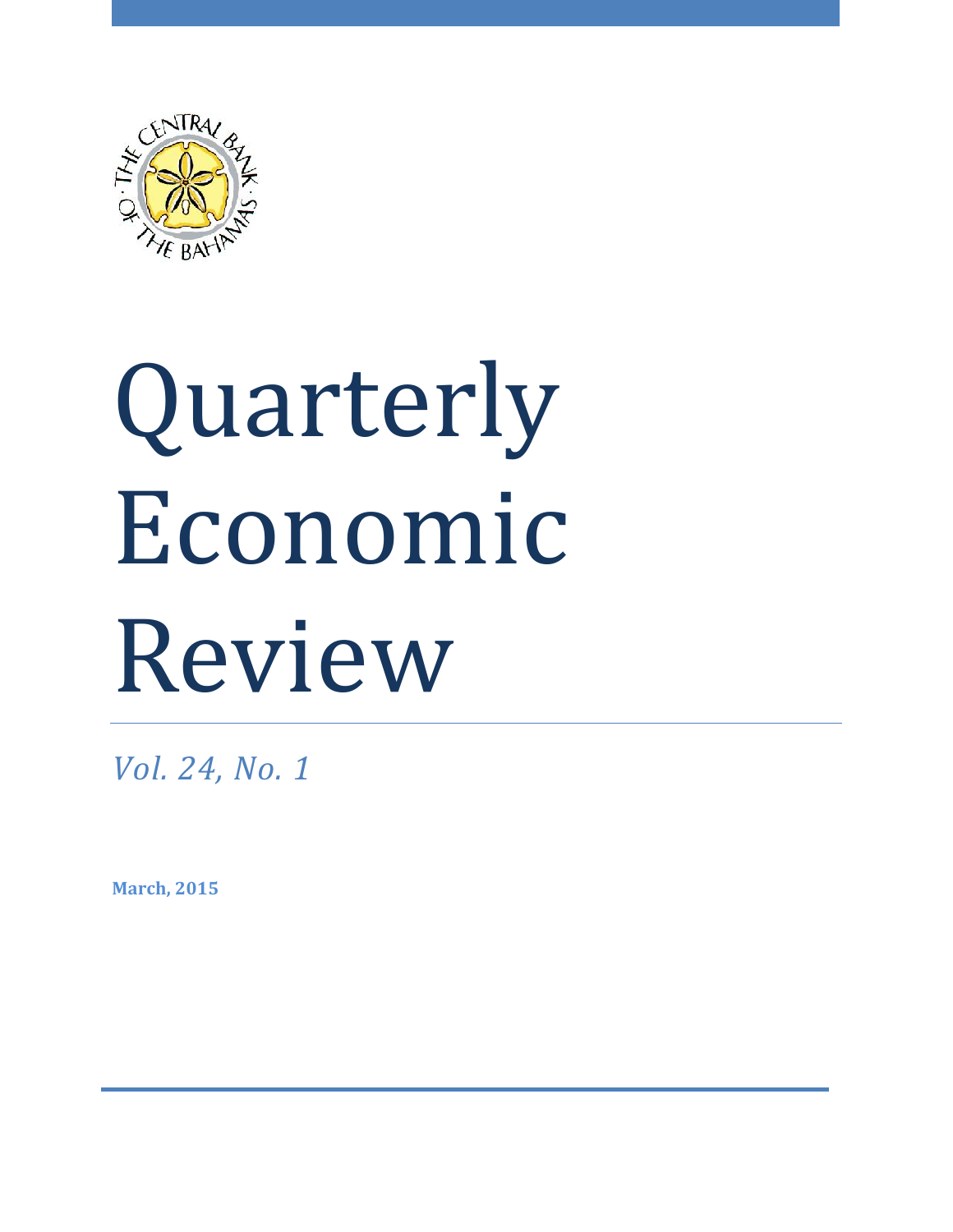The Quarterly Economic Review (QER) is a publication of the Central Bank of The Bahamas, prepared by the Research Department, for issue in March, June, September and December. All correspondence pertaining to the QER should be addressed to:

The Manager Research Department The Central Bank of The Bahamas P.O. Box N-4868 Nassau, Bahamas

www.centralbankbahams.com Email address: research@centralbankbahamas.com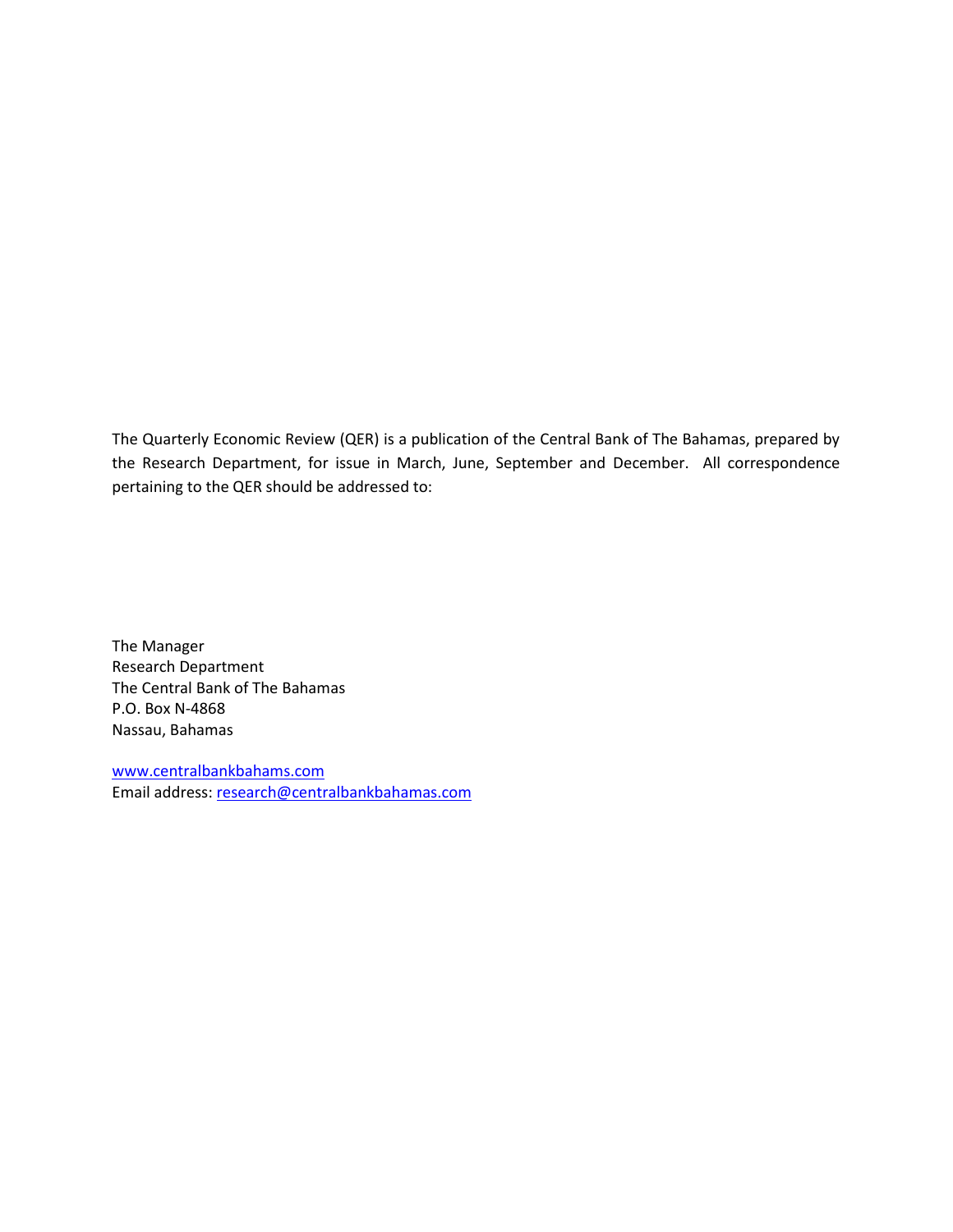# **Contents**

| GROSS ECONOMIC CONTRIBUTION OF THE FINANCIAL SECTOR IN THE BAHAMAS (2014)  32 |
|-------------------------------------------------------------------------------|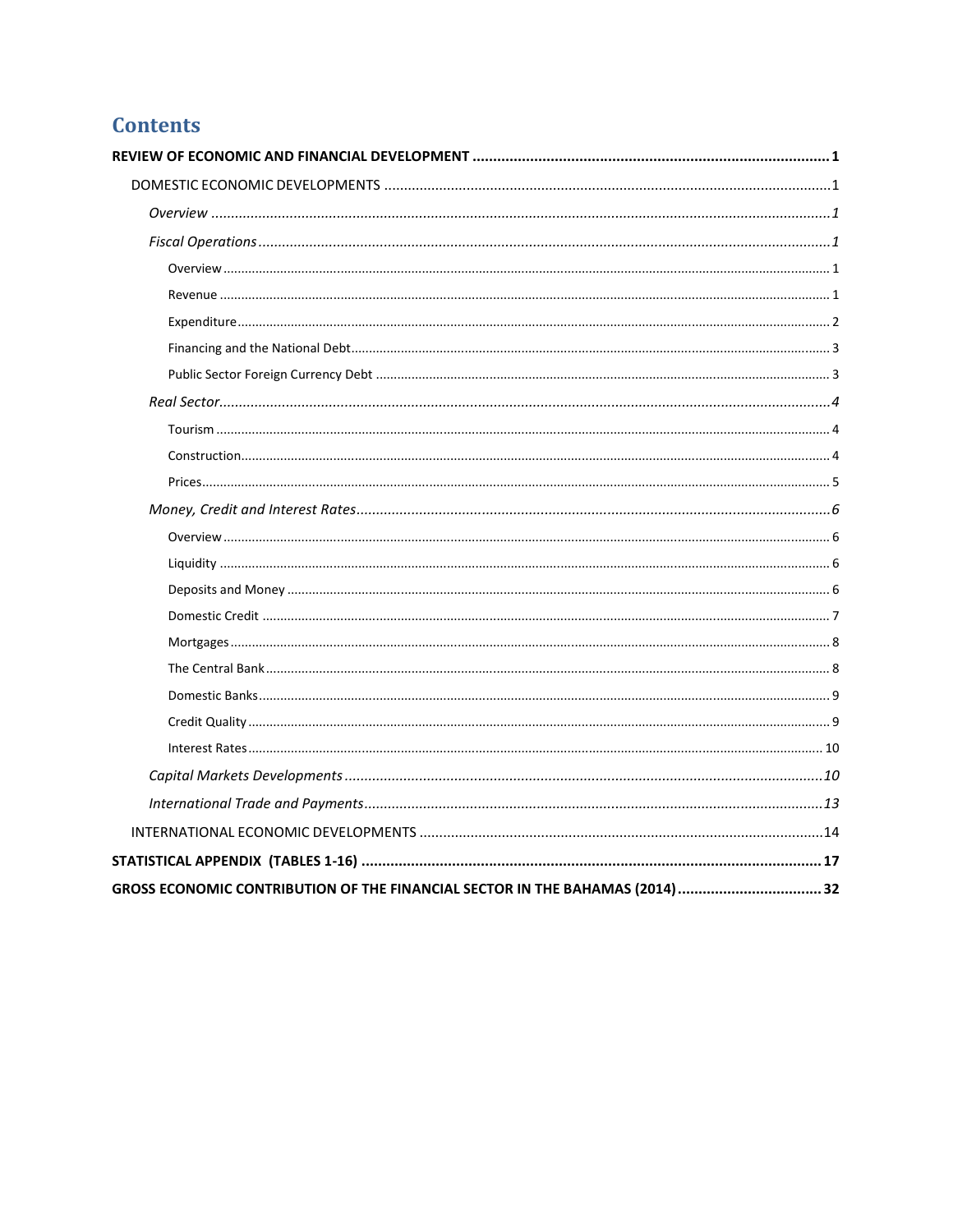# **REVIEW OF ECONOMIC AND FINANCIAL DEVELOPMENT**

# **DOMESTIC ECONOMIC DEVELOPMENTS**

#### **OVERVIEW**

Indications are that the Bahamian economy's mildly positive growth momentum was sustained during the first quarter of 2015, aided by the recovery in the key stopover segment of the tourism market and foreign investment projects, which supported both construction activity and employment. Benefitting from the decline in global oil prices, domestic inflation remained relatively mild, although broad-based gains in several indices of the Retail Price Index were noted, following the implementation of the Value Added Tax (VAT) in January.

On the fiscal side, VAT-led gains in revenue secured a surplus in the overall balance for the third quarter of FY2014/15—the first in four (4) years. However, borrowings for the period covered pre-planned domestic long-term debt issues and external project-based loan drawdowns.

Quarterly monetary developments featured modest gains in both bank liquidity and external reserves, amid net foreign currency inflows from real sector activities, and relatively subdued private sector credit demand. Although still at elevated levels, banks' credit quality indicators improved during the period, partly due to seasonal employment-related factors.

On the external front, the estimated current account deficit deteriorated, owing mainly to a surge in net income outflows and a reduction in the services account surplus. In addition, the capital and financial account surplus contracted sharply, in comparison to 2014, when Government received net proceeds from its external bond issue.

#### **FISCAL OPERATIONS**

#### *OVERVIEW*

Buoyed by receipts from the newly implemented Value Added Tax (VAT), total revenue firmed by  $\frac{100 \text{ N}}{550}$ 24.8% to \$488.4 million during the third quarter of FY2014/15, outstripping the 8.9% increase in aggregate expenditure to \$479.9 million. The <sup>350</sup> resultant overall surplus of \$8.5 million contrasted with a deficit of \$49.4 million in the comparable 150 FY2013/14 period.

#### *REVENUE*

Tax revenue—which comprised 89.7% of total receipts—strengthened by 24.5% (\$86.1 million) to \$438.1 million, supported by \$74.9 million in VAT collections during the first three months of its



implementation. Higher intakes were also noted for non-trade related stamp taxes, of \$23.0 million (55.5%) to \$64.5 million, linked to property and financial transactions. Selective taxes on services also grew by \$9.0 million (59.8%) to \$24.0 million, as the payment of back-taxes by "web shop" operators boosted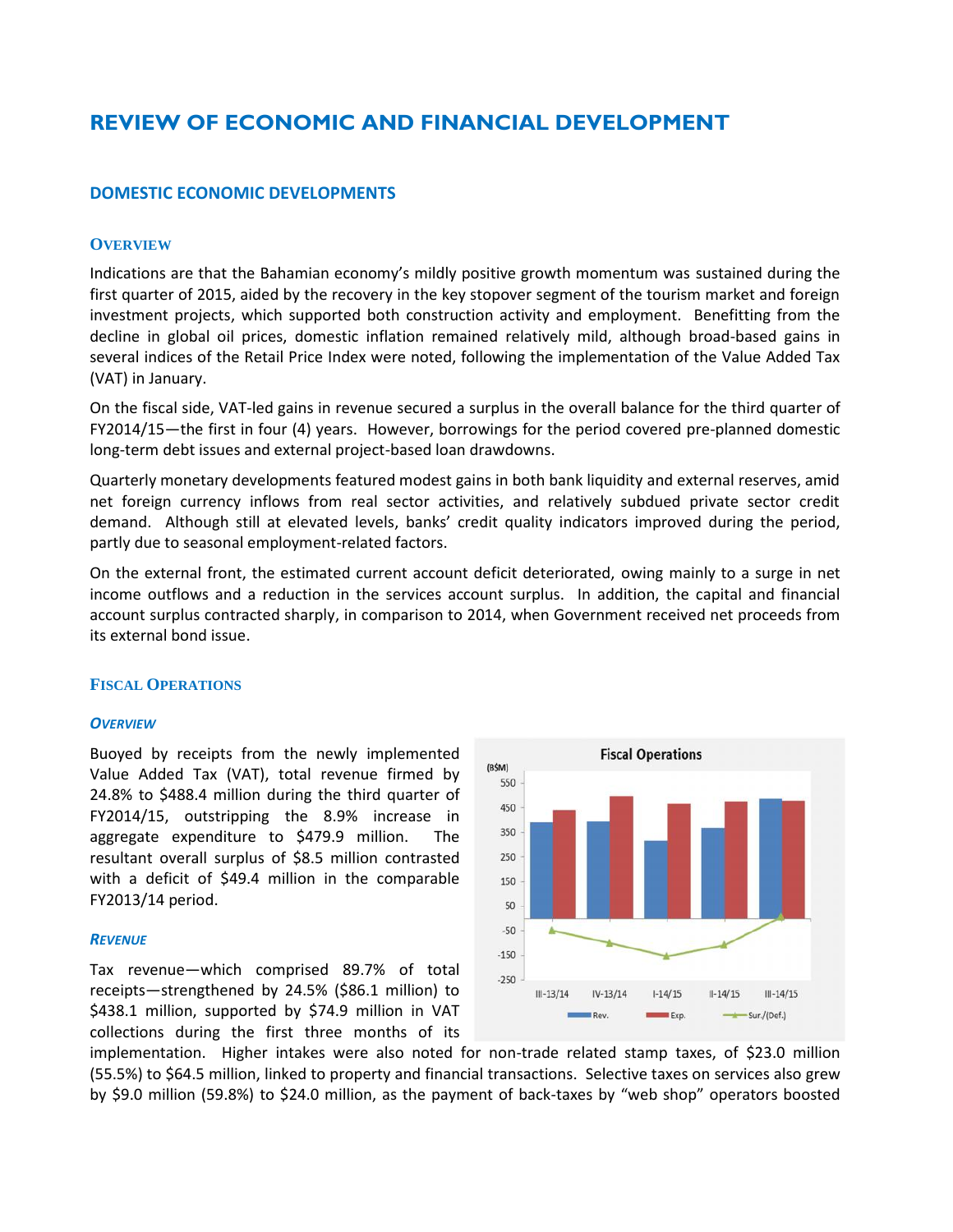gaming tax collections more than three-fold, to \$17.6 million—to offset the \$3.9 million reduction in hotel

| <b>Government Revenue By Source</b> |                                  |                   |                   |         |  |
|-------------------------------------|----------------------------------|-------------------|-------------------|---------|--|
| (Jan. - Mar.)                       |                                  |                   |                   |         |  |
|                                     |                                  | FY13/14           |                   | FY14/15 |  |
|                                     | B\$M                             | %                 | B\$M              | ℅       |  |
| Property Tax                        | 31.5                             | 8.1               | 33.0              | 6.8     |  |
| Selective Services Tax              | 15.0                             | 3.8               | 24.0              | 4.9     |  |
| Busines, & Prof Lic. Fees           | 90.3                             | 23.1              | 78.7              | 16.1    |  |
| Motor Vehicle Tax                   | 9.1                              | 2.3               | 8.4               | 1.7     |  |
| Departure Tax                       | 34.4                             | 8.8               | 40.9              | 8.4     |  |
| <b>Import Duties</b>                | 76.4                             | 19.5              | 68.3              | 14.0    |  |
| Stamp Tax from Imports              | $\hspace{0.05cm}$                | $-\!$             | --                | --      |  |
| Excise Tax                          | 63.4                             | 16.2              | 53.1              | 10.9    |  |
| <b>Export Tax</b>                   | 0.5                              | 0.1               | 3.4               | 0.7     |  |
| Stamp Tax from Exports              | $\hspace{0.05cm}$                | $-$               | $\qquad \qquad -$ | --      |  |
| Other Stamp Tax                     | 41.5                             | 10.6              | 64.5              | 13.2    |  |
| Value Added Tax                     | --                               | $\qquad \qquad -$ | 74.9              | 15.3    |  |
| Other Tax Revenue                   | $-7.2$                           | $-1.8$            | $-1.0$            | $-0.2$  |  |
| Fines, Forfeits, etc.               | 34.9                             | 8.9               | 42.6              | 8.7     |  |
| Sales of Govt. Property             | 0.1                              |                   | $\qquad \qquad -$ |         |  |
| Income                              | 4.3                              | 1.1               | 7.2               | 1.5     |  |
| Other Non-Tax Rev.                  |                                  |                   |                   |         |  |
| Capital Revenue                     |                                  |                   |                   |         |  |
| Grants                              |                                  |                   | 0.4               | 0.1     |  |
| Less:Refunds                        | 3.0                              | 0.8               | 10.1              | 2.1     |  |
| Total                               | 391.2<br>100.0<br>488.4<br>100.0 |                   |                   |         |  |
|                                     |                                  |                   |                   |         |  |

occupancy taxes to \$6.3 million. Growth in stopover visitors supported a \$6.5 million (18.9%) improvement in departure taxes, to \$40.9 million, while property taxes rose modestly by \$1.5 million (4.6%) to \$33.0 million. Providing some offset, taxes on international trade, the largest component at 28.5% of tax receipts, contracted by 11.1% (\$15.5 million) to \$124.8 million, as tariff rate reductions to compensate for the introduction of the VAT contributed to a falloff in import and excise tax receipts, by 10.6% and 16.4%, respectively. However, export taxes increased by \$3.0 million.

Non-tax collections, at 10.2% of total revenue, grew by 27.2% (\$10.7 million) to \$49.9 million, bolstered by a timing-related rise in proceeds from fines, forfeits & administration fees, of 22.2% (\$7.7 million) to \$42.6 million. Income-related revenue increased by two-thirds (\$2.9 million) to \$7.2 million, led by an almost doubling in receipts from other "miscellaneous" sources, inclusive of

interest, dividends and rent, to \$5.6 million, and a \$0.2 million gain in collections from public enterprises to \$1.6 million. Meanwhile, proceeds from the sale of Government property were relatively stable at \$0.05 million.

# *EXPENDITURE*

Growth in spending was broad-based, with capital outlays higher by 20.5% (\$7.9 million) at \$46.6 million and current expenditure, by 6.4% (\$24.9 million) at \$413.0 million. Central Government's budgetary support to public corporations also advanced by 46.2% (\$6.4 million) to \$20.3 million.

By economic classification, the expansion in current disbursements was mainly linked to an 11.5% (\$18.5 million) hike in transfer payments, to \$179.0 million—comprising a 27.1% surge in outlays for interest payments to \$66.7 million, in line with the rising level of debt, and growth in subsidies and other transfers of 4.0% (\$4.3 million) to \$112.3 million. The latter was explained by increases in transfers to non-profit institutions (\$7.0 million), subsidies (\$5.7 million), transfer to households (\$2.5 million) and transfers to non-financial public enterprises (\$0.7 million), which negated reductions in transfers abroad (\$8.4 million) and to public corporations (\$3.1 million). Consumption outlays grew by 2.8% (\$6.3 million) to \$234.0 million, as gains in personal emoluments, by 8.1% (\$11.9 million), outpaced the 7.0% (\$5.5 million) decrease in purchases of goods & services.

On a functional basis, growth in current outlays was primarily in economic services, which advanced by 34.5% (\$14.8 million) to \$57.5 million, mainly associated with spending gains for tourism (\$13.0 million), public works & water supply (\$1.2 million) and transportation services (\$0.6 million). Higher disbursements were also registered for general public services, of 10.8% (\$12.5 million) to \$128.1 million and social benefits and services, of 3.1% (\$1.1 million) to \$35.7 million. More muted increases were noted for other community & social services, of 5.8% (\$0.2 million) to \$4.2 million, defense, of 1.3% (\$0.2 million) to \$13.0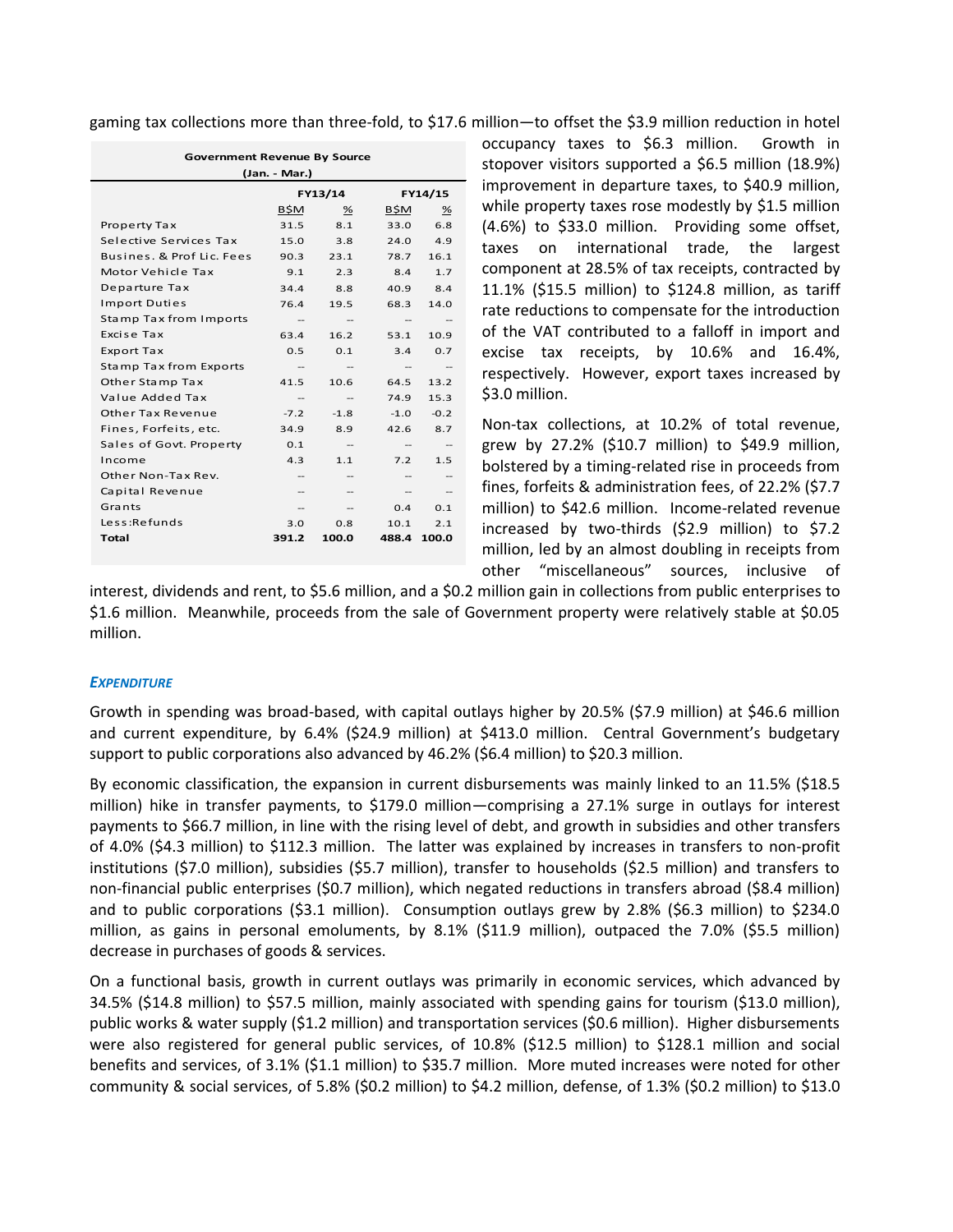million and education, of 0.9% (\$0.6 million) to \$61.8 million. Conversely, outlays for health services contracted by 29.1% (\$18.6 million) to \$45.4 million, while spending on housing stabilised at \$0.8 million.

The expansion in capital outlays was led by a 56.5% (\$3.9 million) boost in asset acquisitions to \$10.9 million, as growth in "miscellaneous" expenditures of \$5.9 million overshadowed declines in land purchases and equity investments, of \$1.7 million and \$0.3 million, respectively. Similarly, spending on infrastructure development advanced by 14.5% (\$4.5 million) to \$35.7 million; however, transfers to non-financial public enterprises were reduced by \$0.5 million to a mere \$0.1 million. By functional classification, growth in capital expenditure was fuelled by a more than two-fold rise in general public service outlays (\$9.5 million) to \$15.8 million, attributed solely to a hike in expenses for general administration. In addition, spending on defense moved higher by \$5.5 million to \$5.9 million and on other community & social services, by an incremental \$0.4 million to \$2.0 million.

# *FINANCING AND THE NATIONAL DEBT*

In line with pre-planned financing arrangements, the Government issued \$70.0 million in domestic bonds during the period, and had external loan drawdowns of \$12.4 million. Government repaid approximately \$82.2 million in outstanding obligations, the bulk of which (\$80.0 million) went towards retiring Bahamian dollar debt.

As a consequence of these developments and after including changes in other financing items, the Direct Charge on the Government was relatively unchanged at \$5,602.5 million over the quarter, but grew by \$579.0 million (11.5%), year-on-year. Bahamian dollar denominated debt, at a dominant 71.4% of the total, was held primarily by commercial banks (40.5%), followed by "other" private and institutional investors (30.8%), with public corporations, the Central Bank and other local financial institutions holding smaller shares, of 16.5%, 12.0% and 0.2%, respectively. By type of instrument, Government securities constituted the majority of the local currency debt, at 76.0%, with the average age of maturity approximating 9.9 years. Next were Treasury bills (14.5%), loans (6.1%) and Central Bank advances (3.4%).

Government's contingent liabilities expanded by \$17.6 million (2.6%) over the quarter, and by \$60.0 million (9.4%) on an annual basis, to \$701.6 million, mainly attributed to a rise in the outstanding debt of the Public Hospital Authority. Given this outturn, the National Debt—which includes contingent liabilities—increased by \$17.9 million (0.3%) over the three-month period, and, by \$639.0 million (11.3%), year-on-year, to \$6,304.2 million.

# *PUBLIC SECTOR FOREIGN CURRENCY DEBT*

Public sector foreign currency debt grew by 1.1% (\$26.9 million) over the prior quarter, to \$2,484.6 million, as new drawings of \$33.5 million outpaced amortizations of \$6.6 million. The Government's component which accounted for 64.5% of the total—increased marginally by 0.6% (\$10.3 million), to \$1,602.9 million, while the public corporations' portion firmed by 1.9% (\$16.6 million) to \$881.7 million.

In comparison to 2014, total foreign debt service payments declined by 78.0% (\$113.8 million) to \$32.2 million, given the sharp reduction in the Government's segment, to \$18.1 million from \$131.3 million in the prior year, when approximately \$125.0 million in short-term bridging financing was repaid; however, while amortization payments fell by \$124.3 million to \$2.2 million, interest charges firmed over three-fold to \$15.9 million. The public corporations' debt service payments were lower by 4.1% (\$0.6 million) at \$14.1 million, as the \$1.2 million decline in amortizations to \$4.5 million, offset the \$0.6 million rise in interest charges. As a consequence of these developments, both the debt service and debt service to total Government revenue ratios improved, by 12.1 and 29.9 percentage points, to 3.9% and 3.7%, respectively.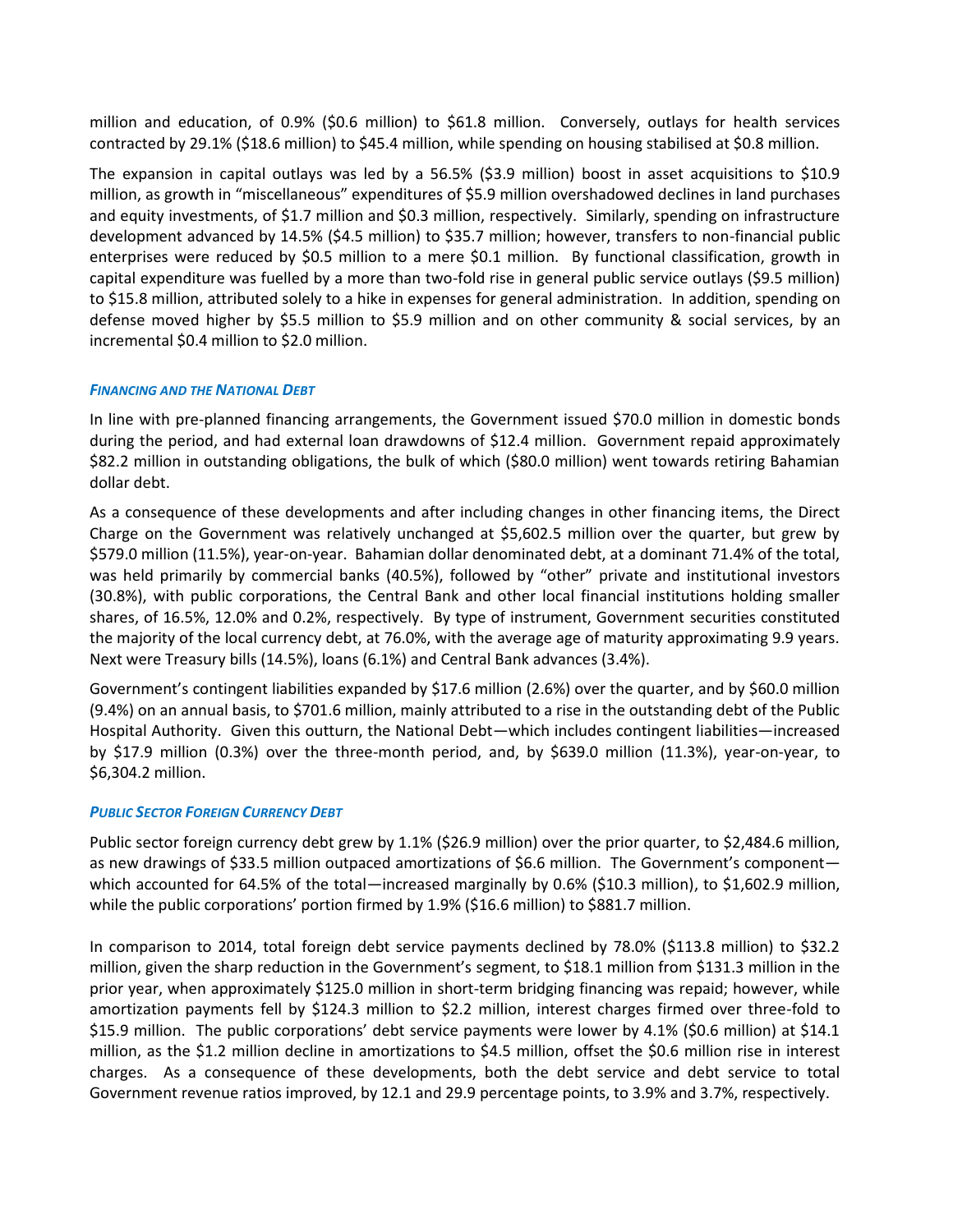Disaggregated by creditor profile, non-resident institutional investors held the largest share of foreign currency debt (38.2%), followed by private capital markets (36.2%), commercial banks (11.5%), multilateral institutions (11.2%) and bilateral agencies (2.9%). At end-March, the average maturity of the outstanding debt stock was 12.8 years and the majority (88.4%) was denominated in US dollars, with the euro and Chinese Yuan accounting for smaller proportions, of 8.8% and 2.8%, respectively.

#### **REAL SECTOR**

#### *TOURISM*

Initial data suggests steady gains in the tourism sector during the first quarter, occasioned by a rebound in the high value-added stopover segment of the market, amid the improvement in group business and improved airlift from key source markets. Although total visitor arrival growth stabilized at 0.8% to 1.8 million, the expansion in air traffic strengthened to 8.9% from a mere 0.2% a year earlier, to total approximately 0.4 million visitors. Meanwhile, the dominant sea component, at 78.8% of the total, declined by 1.2% to 1.4 million, to reverse last year's marginal 0.9% expansion.



Disaggregated by first port of entry, total visitors to New Providence contracted by 8.0% to 0.9 million, vis-à-vis the prior period's 2.4% expansion, as the 12.7% falloff in sea passengers outstripped the 5.8% rebound in the air component. Growth in visitors to the Family Islands slowed to 4.2% from 6.5% in 2014, based on significantly tapered gains in sea visitors, by more than half to 3.3%, which offset the 13.4% boost in air traffic. Buoyed by the launch of a new resort in the second quarter of 2014, as well as the start of another cruise ferry service, total visitors to Grand Bahama surged by 43.6%, a turnaround from 2014's 22.0% contraction, as both sea and air visitors improved, by 48.7% and 24.7%, respectively.

Consistent with the expansion in the stopover segment, preliminary hotel sector data for a

sample of large properties on New Providence and Paradise Island showed an 8.0% expansion in hotel room revenues during the first quarter, relative to the corresponding period last year. The outturn was attributed to a 7.3 percentage point rise in the average hotel occupancy rate to 75.7% and an 8.3% increase in the average daily room rate (ADR) to \$285.79.

#### *CONSTRUCTION*

Quarterly construction output was underpinned by several foreign investment projects in both New Providence and the Family Islands, while the elevated levels of private sector loan arrears and unemployment continued to exert a drag on domestic private sector activity. Total mortgage disbursements for new construction and repairs—as reported by commercial banks, insurance companies, and the Bahamas Mortgage Corporation—contracted by 19.9% to \$21.2 million, a reversal from a 24.1%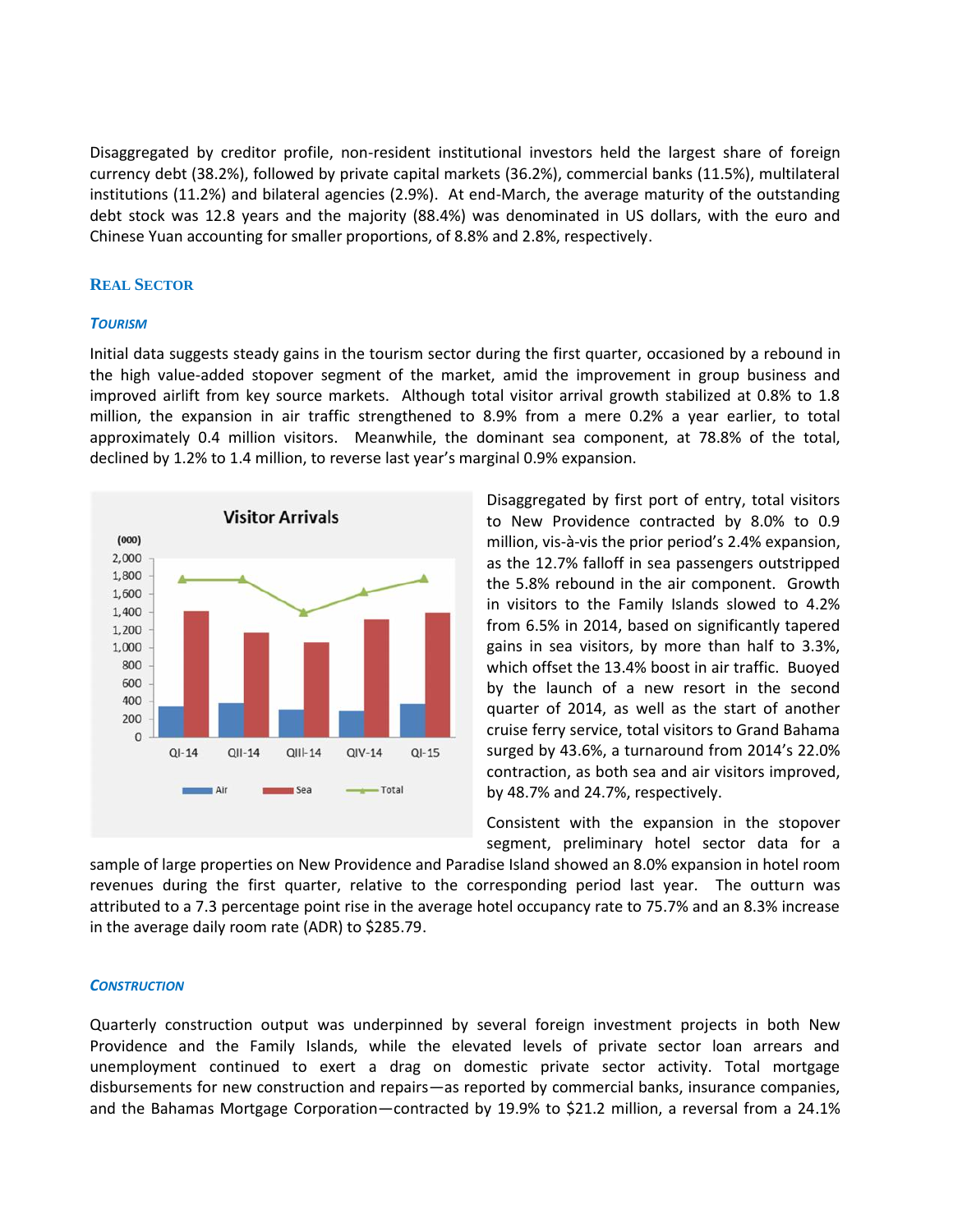expansion in 2014. Specifically, the commercial segment declined sharply, by \$6.2 million, to a mere \$0.3

million, following growth of \$6.5 million in 2014. In a modest offset, residential activity recovered by 4.9% to \$20.9 million, from the year-earlier \$1.4  $_{180}$ million (6.6%) reduction.

Indications are that near-term conditions in the  $140$ <br>hereing costar are projected to agree weak 120 housing sector are poised to remain weak.<br>
Mortgage commitments for new buildings and<br>
renairs—a forward looking indicator—declined by Mortgage commitments for new buildings and repairs—a forward looking indicator—declined by  $\bar{z}$  60 17.5% in number to 132 and by 42.4% in value to  $_{40}$ \$17.8 million. Underpinning this outturn, the dominant residential component—at 72.0% of the total—fell in number, by 28 to 131, and by \$15.8 million in value to \$12.8 million. Commercial loan approvals held steady at one (1), although the value more than doubled to \$5.0 million from \$2.3 million.



Lending conditions posted moderate firming, with the average interest rate on residential loans higher by 10 basis points at 8.0%, year-on-year. However, the average interest rate on commercial mortgages stabilized at 8.5%.

#### *PRICES*

Domestic consumer price inflation remained mild, despite some firming in average costs following the implementation of the new broad-based Value Added Tax (VAT), in January 2015. The average Retail Price Index for The Bahamas advanced by 74 basis points over the first quarter to 1.79%, in comparison to the same period of  $2014<sup>1</sup>$ . Underlying this development, gains in Clothing average prices surged for health care, by 11.5 percentage points, to 11.99% and recreation & culture, by 6.4 percentage points to 7.01%. Significant increases were also noted for average costs of food & non-alcoholic beverages, furnishing, household equipment, & routine household maintenance and alcoholic beverages and tobacco & narcotics, by 5.9, 5.8 and 4.7 percentage points, to 7.02%, 6.70%, 5.36% and

| <b>Retail Price Index</b>      |        |                   |                   |  |
|--------------------------------|--------|-------------------|-------------------|--|
| (Annual % Changes; March)      |        |                   |                   |  |
|                                |        |                   |                   |  |
|                                |        | 2014              | 2015              |  |
| Items                          | Weight | <u>Index</u><br>% | <u>Index</u><br>% |  |
|                                |        |                   |                   |  |
| Food & Non-Alcoholic           | 102.4  | 98.97 n.a.        | 101.12<br>2.2     |  |
| Alcohol, Tobacco & Narcotics   | 5.94   | $94.80$ n.a.      | 101.08<br>6.6     |  |
| Clothing & Footwear            | 44.99  | $99.21$ n.a.      | 100.25<br>1.0     |  |
| Housing, Water, Gas,           | 321.7  | 99.44 n.a.        | $99.38 - 0.1$     |  |
| Furn. & Household,             | 45.7   | $97.79$ n.a.      | 99.90<br>2.2      |  |
| Health                         | 43.99  | $97.73$ n.a.      | 100.34<br>2.7     |  |
| Transportation                 | 125    | $100.04$ n.a.     | 102.69<br>2.7     |  |
| Communication                  | 40.9   | 99.79 n.a.        | 100.48<br>0.7     |  |
| Rec., & Culture                | 24.59  | 95.79 n.a.        | 99.70<br>4.1      |  |
| Education                      | 42.36  | $96.52$ n.a.      | 99.15<br>2.7      |  |
| <b>Restaurant &amp; Hotels</b> | 56.84  | $97.81$ n.a.      | 99.66<br>1.9      |  |
| Misc. Goods & Sycs.            | 145.6  | $99.76$ n.a.      | 100.69<br>0.9     |  |
| <b>ALL ITEMS</b>               | 1,000  | 99.07 $n.a.$      | 100.31<br>1.3     |  |
|                                |        |                   |                   |  |

9.54%, respectively. More muted accretions to average costs were recorded for education (by 2.4

<sup>&</sup>lt;sup>1</sup> The Index has been rebased to November 2014 and features revised weights for the RPI components, which reflect changes in households' consumption patterns. For further details, see the Department of Statistics website (www.statistics.bahamas.gov.bs).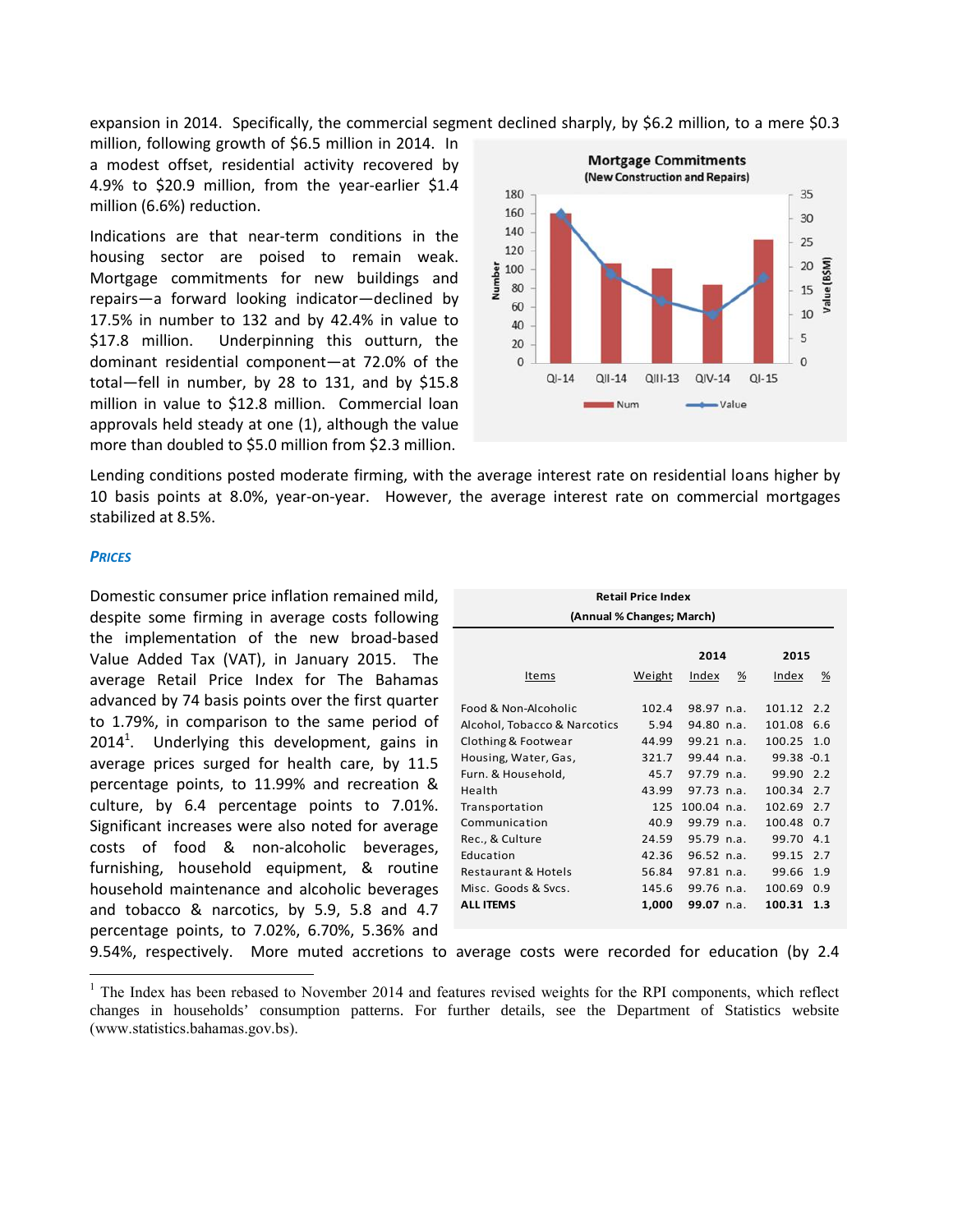percentage points to 2.65%), restaurant & hotels (by 2.0 percentage points to 5.10%) and miscellaneous goods & services (by 0.4 percentage points to 1.61%). After registering a decline of 1.93% in the prior year, average prices for clothing & footwear advanced by 5.34%, and communication costs increased by 5.36%, compared to a flat outturn a year earlier. Indicative of the fall in global oil prices, average costs for transportation and housing, water, electricity, gas, and other fuels—the most heavily weighted category fell by 6.57% and 0.48%, vis-à-vis respective year-earlier gains of 4.05% and 0.34%.

Domestic energy costs sustained their downward trajectory during the first quarter, with the average prices of both gasoline and diesel lower, by 16.3% and 17.6%, at \$4.06 and \$3.85 per gallon, over the quarter, and by 22.2% and 24.7%, respectively, year-on-year. Similarly, the Bahamas Electricity Corporation's fuel charge decreased, on both a quarterly and annual basis, by 16.3% and 7.9%, to 21.74¢ per kilowatt hour (kWh).

#### **MONEY, CREDIT AND INTEREST RATES**

#### *OVERVIEW*

During the first quarter of 2015, monetary developments were marked by modest increases in both liquidity and external reserves, in contrast (BSM) with the prior year's external debt-led surge in  $\frac{1}{1,600}$ both indicators. In the context of relatively high unemployment and tight lending standards, private  $1,400$ sector credit contracted; however, banks' credit<br>quality indicators improved, partly due to seasonal 1,200 quality indicators improved, partly due to seasonal factors. Banks' interest rate spread narrowed, as  $1000$ the weighted average deposit rate rose, while the corresponding loan rate declined.

#### *LIQUIDITY*

Net free cash reserves of the banking system 400 contracted slightly, by \$3.2 million (0.7%), to  $_{200}$ \$484.8 million, a turnaround from the year-earlier gain of \$70.7 million (17.4%), and represented a  $\sqrt{ }$ relatively stable 7.9% of deposit liabilities. Reflecting increased holdings of Government paper, the broader excess liquid assets expanded



by \$55.4 million (4.8%) to \$1,212.2 million, although below the \$104.3 million (9.2%) advance in 2014. At end-December, the surplus liquid assets stood 116.8% above the statutory minimum, compared with 124.9% in the comparative period last year.

#### *DEPOSITS AND MONEY*

Quarterly growth in overall money accelerated to \$61.8 million (1.0%) from \$19.3 million (0.3%) last year, for an outstanding stock of \$6,452.3 million. In a key outcome, gains in narrow money (M1) quickened to \$59.0 million (3.0%) from \$13.5 million (0.8%) in 2014, solely attributed to strengthened increases in demand deposits of \$59.0 million (3.3%), as currency in activity circulation stabilized at \$232.9 million for the second consecutive year.

The increase in broad money (M2) narrowed to \$15.4 million (0.2%) from \$21.0 million (0.3%) a year earlier, as private sector withdrawals in anticipation of an upcoming bond issue extended the contraction in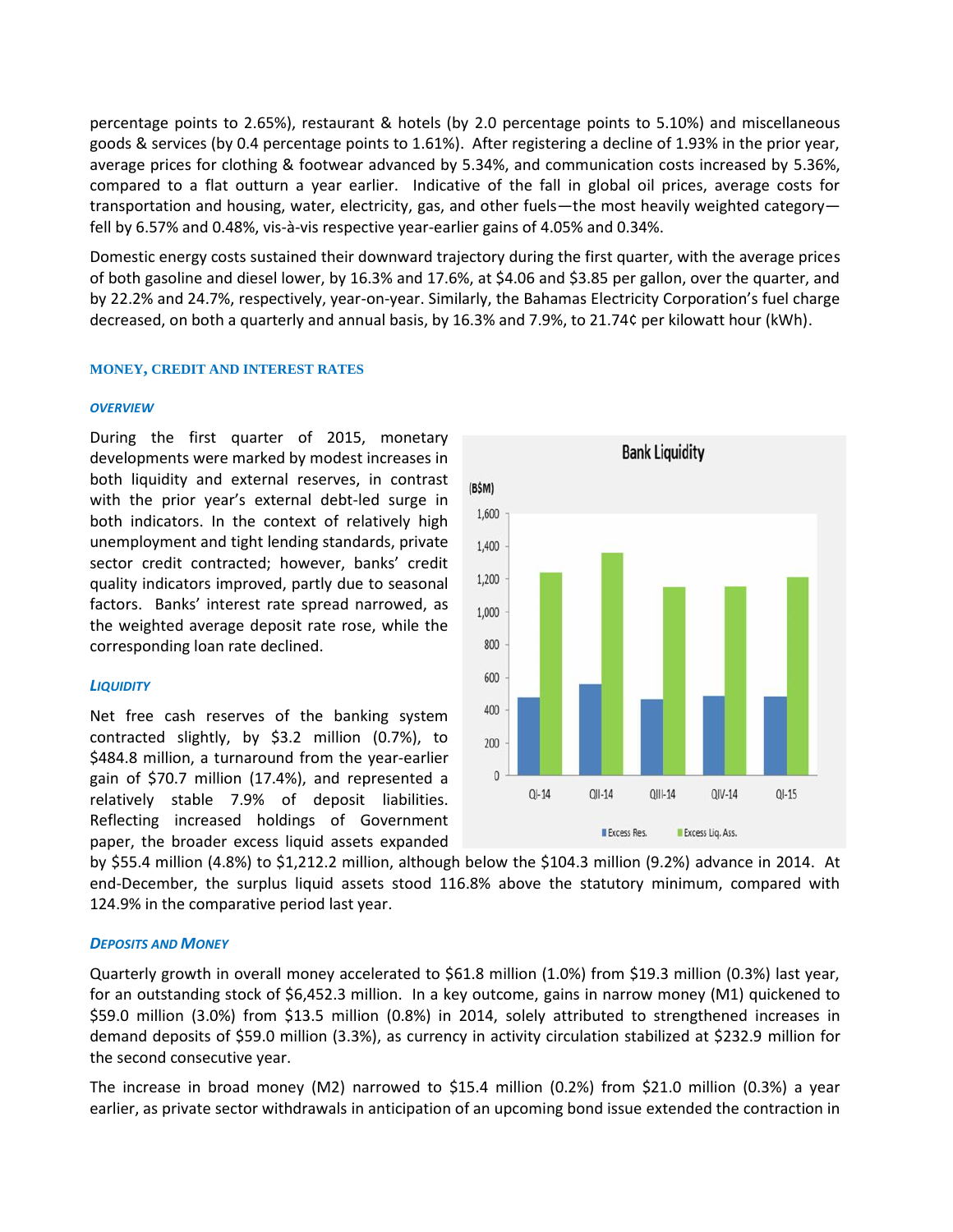fixed deposits to \$75.4 million (2.4%) from \$7.1 million (0.2%) in 2014. However, this was partially offset by strengthened growth in savings balances to \$31.8 million (3.0%) from \$14.6 million (1.3%) a year earlier. Foreign currency deposits recovered by \$46.4 million (20.6%) from the prior year's \$1.7 million (0.6%) falloff.

The largest share of the money stock comprised fixed deposits (46.9%), followed by demand (28.3%) and savings (17.0%) balances. Residents' foreign currency deposits and currency in circulation accounted for much smaller shares, of 4.2% and 3.6%, respectively.

#### *DOMESTIC CREDIT*

During the first quarter, the contraction in total domestic credit tapered to \$31.1 million (0.4%) from \$298.6 million (3.3%) in the corresponding quarter of 2014. This  $_{10.0}$ outcome was primarily explained by developments in the foreign currency component, which firmed by \$10.7 million  $\overline{\phantom{a}}_{0.0}$ (1.8%) in contrast to the year-earlier steep decline of \$139.1 million (16.5%) when the <sup>-5.0</sup> Government repaid a short-term bridging <sub>-10.0</sub> loan. Bahamian dollar credit, at 93.1% of the total, fell by \$41.8 million (0.5%), a  $^{15.0}$ slowdown from the \$159.5 million (2.0%) decrease recorded a year ago.

A disaggregation of Bahamian dollar credit showed that the decrease in claims on the public corporations, moderated to a mere \$0.6 million (0.3%) from a \$23.1 million (17.7%) in 2014 period. Further, the falloff in net claims on the Government slowed sharply to \$13.2 million (0.7%) from \$112.5 million (6.2%) in 2014, when proceeds from the Government's external bond issue were used to repay short-term debt. Reflecting the persistent softness in economic conditions and high unemployment levels, private sector credit fell by \$27.9 million (0.5%) over the review quarter, not materially different from the \$24.0 million (0.4%) decline recorded in 2014.

Personal loans, at a dominant 86.8% of Bahamian dollar private sector credit, fell by



| <b>Distribution of Bank Credit By Sector</b> |         |       |         |       |  |
|----------------------------------------------|---------|-------|---------|-------|--|
| (End-March)                                  |         |       |         |       |  |
|                                              |         | 2014  |         | 2015  |  |
|                                              | B\$M    | %     | B\$M    | %     |  |
| Agriculture                                  | 10.9    | 0.2   | 9.9     | 0.1   |  |
| <b>Fisheries</b>                             | 8.9     | 0.1   | 8.0     | 0.1   |  |
|                                              |         |       |         |       |  |
| Mining & Quarry                              | 2.5     | 0.0   | 2.3     | 0.0   |  |
| Manufacturing                                | 52.8    | 0.8   | 30.7    | 0.4   |  |
| Distribution                                 | 214.8   | 3.1   | 190.0   | 2.7   |  |
| Tourism                                      | 47.8    | 0.7   | 32.0    | 0.5   |  |
| Enter. & Catering                            | 79.6    | 1.1   | 74.6    | 1.1   |  |
| Transport                                    | 37.8    | 0.5   | 47.4    | 0.7   |  |
| Construction                                 | 449.3   | 6.5   | 351.6   | 5.1   |  |
| Government                                   | 153.8   | 2.2   | 356.5   | 5.1   |  |
| Public Corps.                                | 304.1   | 4.4   | 266.0   | 3.8   |  |
| <b>Private Financial</b>                     | 20.5    | 0.3   | 19.2    | 0.3   |  |
| Prof. & Other Ser.                           | 82.0    | 1.2   | 53.9    | 0.8   |  |
| Personal                                     | 5,231.0 | 75.2  | 5,233.7 | 75.5  |  |
| Miscellaneous                                | 262.0   | 3.8   | 259.7   | 3.7   |  |
| <b>TOTAL</b>                                 | 6,957.9 | 100.0 | 6,935.5 | 100.0 |  |

\$27.3 million (0.5%)—to extend last year's \$13.6 million (0.3%) contraction. In terms of the components, the reduction in residential mortgages and consumer loans was higher at \$19.6 million (0.7%) and \$14.7 million (0.7%), from the previous year's \$4.7 million (0.2%) and \$10.9 million (0.5%); however, growth in overdraft facilities advanced to \$7.1 million (12.7%) from \$1.1 million (1.7%).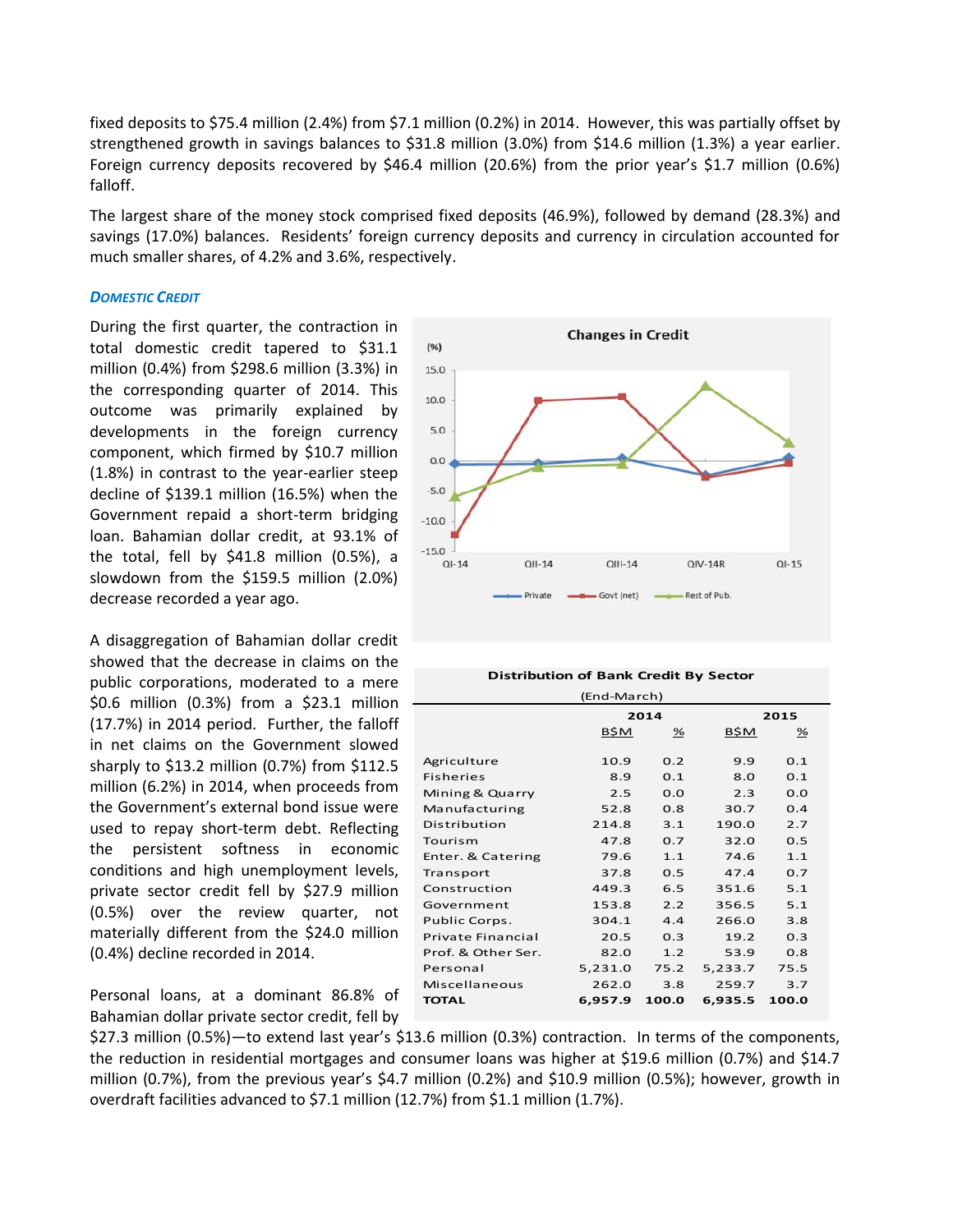A further breakout of consumer credit revealed significant net loan repayments for miscellaneous (\$85.4 million), credit card (\$7.8 million), land purchase (\$4.8 million) and travel (\$2.4 million) credits. In a partial offset, net credit for debt consolidation and private cars were higher by \$83.5 million and \$1.1 million, respectively, while increases of under \$1.0 million were posted for the other categories.

Among the balance of private sector loan components, net repayments were registered for construction (\$4.6 million), professional & other services (\$4.0 million), entertainment & catering (\$2.1 million), manufacturing (\$1.9 million), tourism (\$1.6 million) and agriculture (\$1.2 million). However, net gains were recorded for the miscellaneous, distribution and transportation categories, of \$9.4 million, \$4.3 million and \$1.8 million, respectively.

# *MORTGAGES*

Based on information provided by banks, insurance companies and the Bahamas Mortgage Corporation, total mortgages outstanding contracted by \$23.6 million (0.7%) to \$3,246.2 million, outpacing last year's \$4.7 million (0.1%) decline. Residential mortgages—at 94.2% of the total—decreased by \$19.3 million (0.6%) to \$3,056.9 million, to exceed the \$4.2 million (0.1%) reduction in 2014. Similarly, the falloff in commercial mortgages was extended to \$4.3 million (2.2%) from \$0.5 million (0.2%) in 2014, for an outstanding stock of \$189.3 million. At end-March, domestic banks held the largest proportion of outstanding mortgages (88.8%), while insurance companies and the Bahamas Mortgage Corporation accounted for much smaller shares, of 6.1% and 5.1%, respectively.

#### *THE CENTRAL BANK*

Reduced holdings of Government paper explained the contraction in the Central Bank's net claim on the Government, by \$66.5 million (12.8%) to<br>\$454.4 million, and the vear-earlier decline of (B\$M) \$454.4 million, and the year-earlier decline of \$119.7 million (24.4%) in the comparable quarter of 2014. As public corporations utilized their  $1,000$ balances held with the Central Bank for transactional purposes, their net claim fell by \$12.6 million (57.4%) to \$9.3 million, vis-a-vis a  $_{800}$ \$7.1 million gain in the prior period. Following a<br>\$146.7 million (22.7%) surge associated with the  $\frac{700}{ }$ \$146.7 million (22.7%) surge associated with the Government's liquidation of short-term debt obligations last year, the Bank's net liabilities to commercial banks contracted by \$18.7 million (2.5%) to \$726.0 million.

Supported by inflows from real sector activities, external reserves expanded by \$41.4 million (5.3%) to \$829.1 million—although significantly



below last year's debt-led \$215.8 million (29.1%) buildup. In particular, the Bank's net foreign currency purchase moderated to \$39.3 million from \$211.9 million a year earlier, as the net intake from the Government slowed sharply to \$28.8 million from \$193.1 million in 2014, while the net sale to the public corporations rose by 8.6% to \$116.2 million. In contrast, the Bank's net receipts from commercial banks increased marginally by \$1.0 million to \$126.8 million, in line with their net purchase from clients.

At end-March 2015, the stock of external reserves was equivalent to an estimated 12.4 weeks of total merchandise imports, compared to 14.7 weeks at end-March 2014 which was boosted by the impact of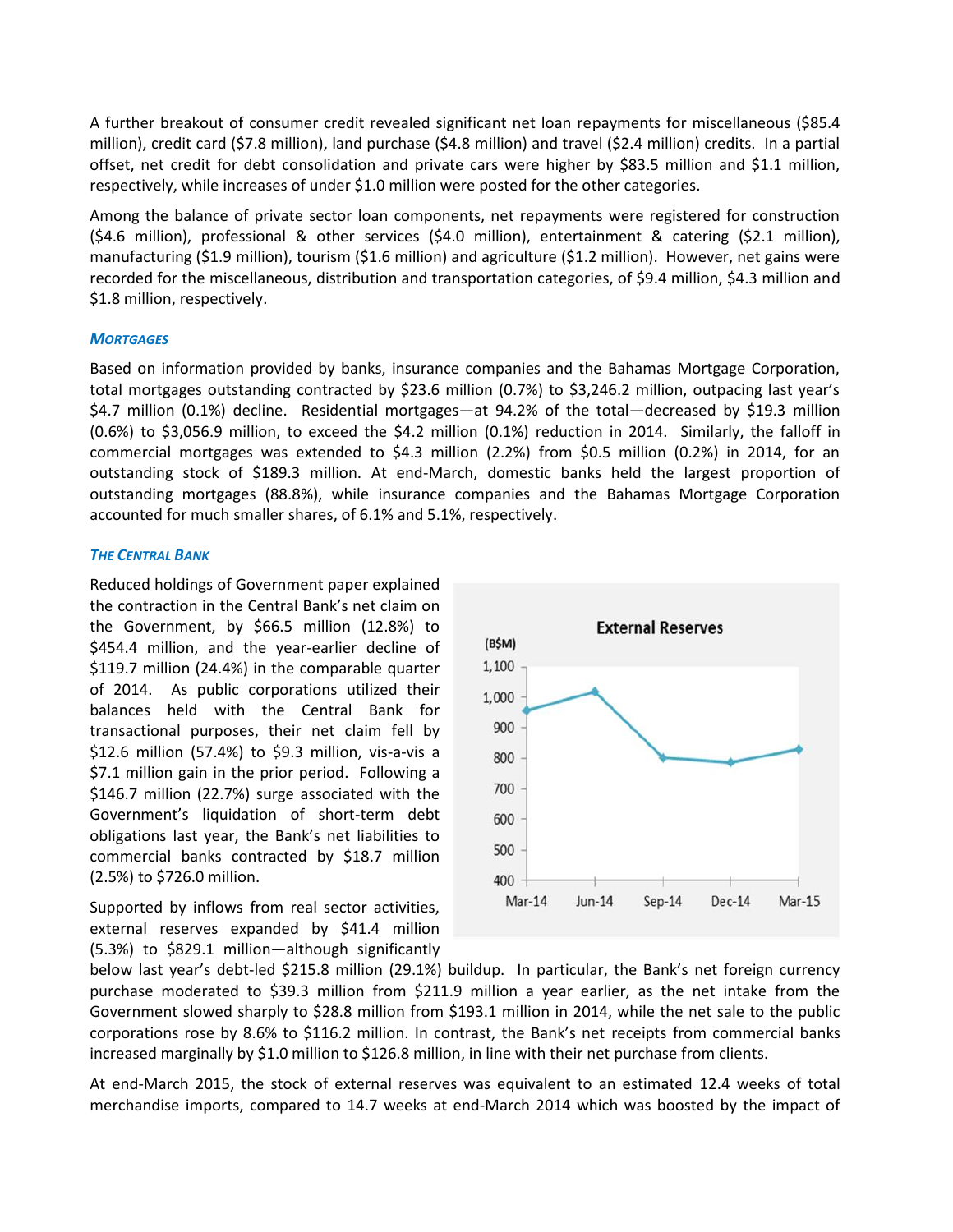Government's foreign currency borrowings. After adjusting for the 50% statutory requirement on the Central Bank's Bahamian dollar liabilities, "Usable" reserves contracted by \$100.2 million (23.5%) to \$327.0 million.

#### *DOMESTIC BANKS*

Reflecting a rebound in credit to the public sector, lending by domestic banks expanded by \$35.4 million (0.4%), following on the previous year's \$178.3 million (2.1%) contraction. Amid increases in short-term liabilities, net claims on the Government grew by \$58.5 million (3.9%), a turnaround from a sharp \$117.0 million (8.0%) reduction in the same period of 2014 when proceeds from an external bond issue were utilised to repay outstanding domestic obligations. Similarly, credit to the public corporations rose by \$14.7 million (3.1%), compared to the prior year's decrease of \$25.8 million (5.7%). In contrast, given the weak demand conditions and the continuation of banks' conservative lending practices in the face of elevated loan arrears, credit to the private sector fell by \$37.8 million (0.6%), extending last year's \$35.5 million (0.5%) contraction. Dividend payments were the primary factor influencing a reduction in banks' net foreign liabilities, by \$33.4 million (6.7%), although a slowdown from the \$101.7 million (14.6%) decline recorded in 2014 after Government reduced its outstanding liabilities to the banks.

Total deposit liabilities grew by \$84.6 million (1.3%) to \$6,428.9 million, outstripping the \$37.1 million (0.6%) rise in 2014. This was partly attributed to a \$29.0 million (8.4%) build up in public corporations' balances, which reversed the previous year's \$0.6 million (0.2%) contraction. Further, growth in private sector deposits accelerated more than three-fold, to \$45.2 million (0.8%) from \$13.5 million (0.2%).

At end-March, the bulk (95.8%) of total deposits were denominated in Bahamian dollars, while US dollars and other currencies accounted for much smaller shares, of 4.0% and 0.2%, respectively. In terms of



depositors, private individuals held the majority (51.6%) of total local currency accounts, followed by business firms (30.0%), private financial institutions (5.6%), public corporations (4.5%), "other" entities (3.8%), the Government (3.6%) and public financial institutions (0.9%).

Fixed deposits represented the largest share of deposits, at 51.4%, followed by demand and savings balances, at 30.7% and 17.9%, respectively. The majority of accounts (88.0%) held balances of less than \$10,000, although representing only 5.9% of the total value. Accounts with balances between \$10,000 and \$50,000 constituted 8.0% of the total number and approximately 10.8% of the overall value, while those in excess of \$50,000 made up only 4.0% of the number, but a dominant 83.3% of the aggregate value.

# *CREDIT QUALITY*

Reflecting debt consolidation activities, alongside the seasonal improvement in employment conditions during the winter tourist season, total private sector arrears contracted by \$77.2 million (6.0%) to \$1,216.2 million over the quarter, and by \$100.4 million (7.6%) relative to the comparable period of 2014. As a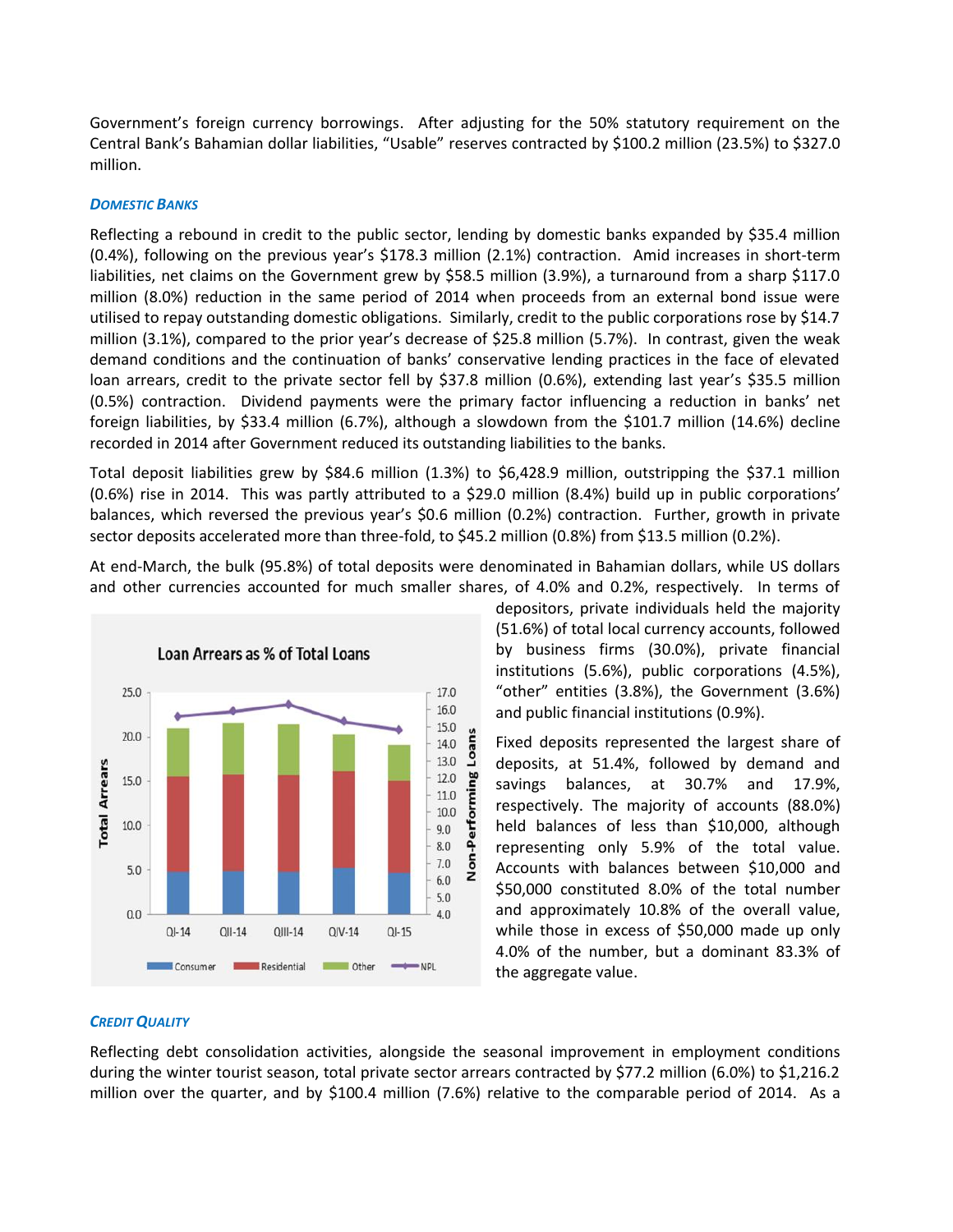consequence, the ratio of private sector arrears to total loans narrowed by 1.2 percentage points quarter on-quarter, and by 1.3 percentage points year-on-year, to 20.3%.

The quarterly decline in total delinquencies was led by a \$40.6 million (5.8%) reduction in the mortgage component, to \$657.7 million, and by 1.3 percentage points to 23.3% of total loans. Similarly, consumer loan arrears contracted by \$30.4 million (9.1%) to \$302.1 million, lowering the associated loan ratio by 1.2 percentage points to 13.1%. For the commercial segment, the fall-off was more modest, by \$6.2 million (2.4%) to \$256.4 million, and by 76 basis points to 29.6% of total loans.

The improvement in delinquencies was broad-based, with the short-term (31-90 day) segment lower by \$41.4 million (13.1%) at \$273.9 million, for a 66 basis point reduction to 4.6% of total loans. Similarly, the non-performing component decreased by \$35.8 million (3.7%) to \$942.4 million, for a 52 basis point contraction in the corresponding loan ratio to 15.7%.

Commercial banks remained conservative in managing their loan portfolios, with a relatively unchanged provisioning level of \$500.9 million. As a consequence, the ratio of provisions to arrears and non performing loans advanced, by 2.4 and 1.9 percentage points, to 41.2% and 53.2%, respectively, while stabilising at 7.9% of total loans.

#### *INTEREST RATES*

Banks' weighted average interest rate spread narrowed by 42 basis points to 10.48 percentage points over the review period, associated with a 17 basis point decline in the average lending rate to 11.94% and a 25 basis point increase in the average deposit rate to 1.46%.

On the deposit side, the average rate on savings and demand balances firmed by 10 and 8 basis points to 0.96% and 0.37%, respectively, while the range on fixed deposit rates widened to  $1.02\%$  –  $1.90\%$  from 0.96% - 1.50% in the prior period.

In terms of lending, the average rates on commercial and residential mortgages fell, by 59 and 5 basis points, to 7.61% and 6.89%, respectively. In contrast, higher average rates were recorded for overdrafts (by 70 basis points to 10.48%) and consumer loans (by 2 basis points to 14.05%).

For other key interest rates, the average 90-day Treasury bill rate, the Central Bank's Discount Rate and commercial banks' Prime rate were all stable, at 0.58%, 4.50% and 4.75%, respectively.

| <b>Banking Sector Interest Rates</b>                     |        |         |        |  |  |
|----------------------------------------------------------|--------|---------|--------|--|--|
| Period Average (%)                                       |        |         |        |  |  |
|                                                          | Qtr. I | Qtr. IV | Qtr. I |  |  |
|                                                          | 2014   | 2014    | 2015   |  |  |
| <b>Deposit Rates</b>                                     |        |         |        |  |  |
| <b>Demand Deposits</b>                                   | 0.31   | 0.30    | 0.37   |  |  |
| Savings Deposits                                         | 1.06   | 0.86    | 0.96   |  |  |
| <b>Fixed Deposits</b>                                    |        |         |        |  |  |
| Up to 3 months                                           | 1.19   | 0.99    | 1.07   |  |  |
| Up to 6 months                                           | 1.46   | 0.96    | 1.02   |  |  |
| Up to 12 months                                          | 1.98   | 1.50.   | 1.90   |  |  |
| Over 12 months                                           | 1.84   | 1.29    | 1.55   |  |  |
| <b>Weighted Avg Deposit</b>                              | 1.55   | 1.21    | 1.46   |  |  |
| <b>Lending Rates</b>                                     |        |         |        |  |  |
| Residential mortgages                                    | 7.24   | 6.94    | 6.89   |  |  |
| Commercial mortgages                                     | 7.93   | 8.20    | 7.61   |  |  |
| Consumer loans                                           | 13.76  | 14.03   | 14.05  |  |  |
| <b>Other Local Loans</b>                                 | 7.83   | 8.50    | 7.54   |  |  |
| Overdrafts                                               | 9.45   | 9.78    | 10.48  |  |  |
| <b>Weighted Avg Loan Rate</b><br>11.94<br>11.11<br>12.11 |        |         |        |  |  |

# **CAPITAL MARKETS DEVELOPMENTS**

In domestic equity markets, gains in the share prices of several securities extended the advance in the Bahamas International Securities Exchange (BISX) All Share Index by 10.6% to 1,673.9 points at end-March, from the year earlier 8.9%. Similarly, market capitalization gained an estimated 14.2% to \$3.7 billion, following an increase of 7.6% in the prior period. Activity on the Exchange remained relatively subdued,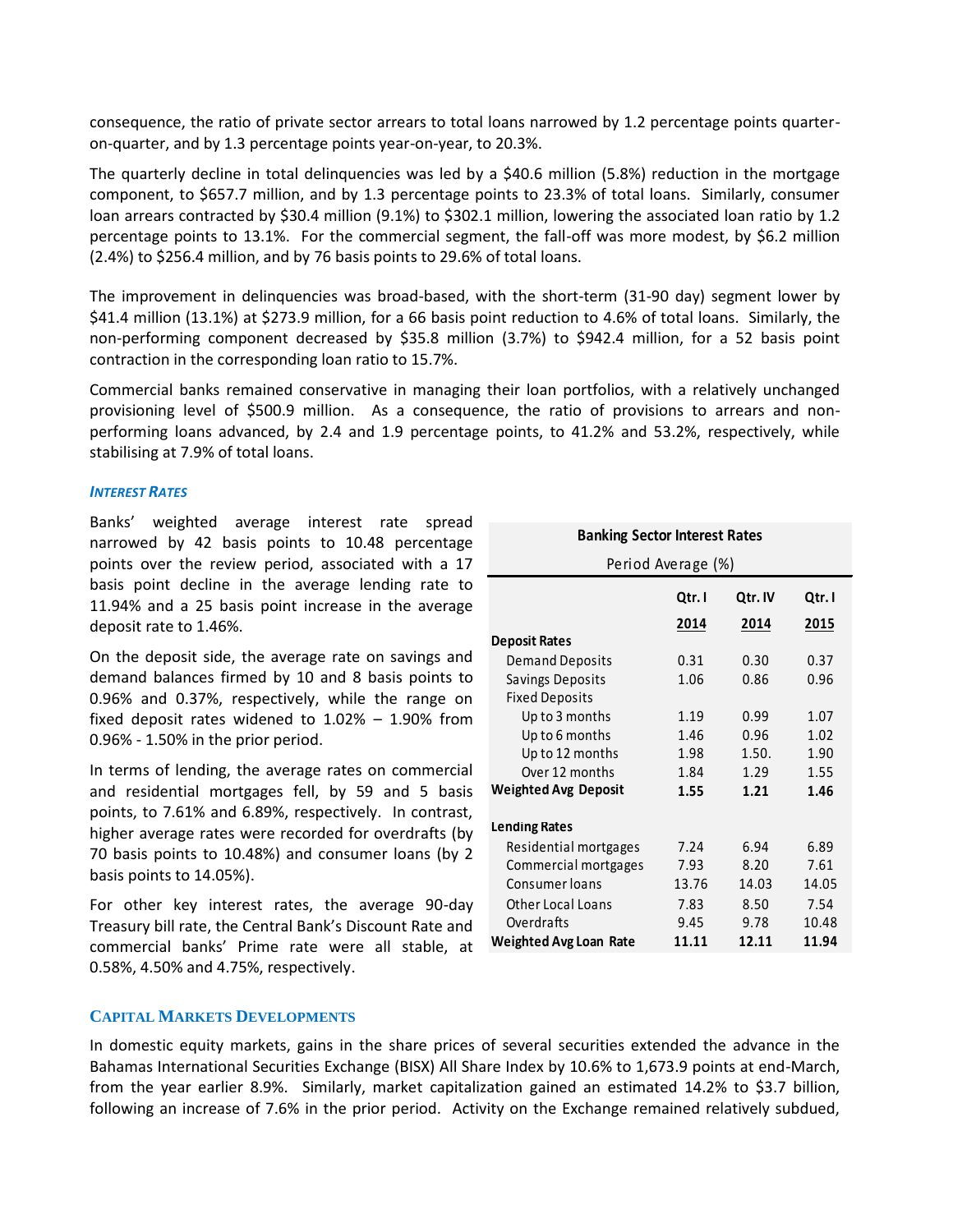with the volume of shares traded falling by 23.7% (0.2 million) to 0.6 million, although the trading of higher priced securities influenced an increase in the corresponding value, by 28.0% (\$0.9 million) to \$4.2 million. During the quarter, the number of securities listed on the Exchange was higher by 2 at 29, reflecting new preference share listings by a telecommunications company, and comprised 20 common shares, 5 preference shares and 4 debt tranches.

# **INTERNATIONAL TRADE AND PAYMENTS**

Provisional data for the first quarter of 2015 indicated that the current account deficit deteriorated by \$58.7 million (18.1%) to \$383.1 million, vis-à-vis the same period last year. This outturn was primarily associated with a surge in net outflows on the income account and a reduction in the services account surplus. In addition, the capital and financial account surplus narrowed more than three-fold, to \$110.8 million, in comparison to the prior year when the Government floated an external bond.

The estimated merchandise trade deficit contracted by \$10.7 million (1.9%) to \$559.9 million, owing to an \$83.9 million (10.4%) fuel-based decrease in imports to \$698.1 million, which outstripped the \$73.2 million (33.3%) fall in exports to \$138.2 million. Payments for fuel imports declined by \$60.1 million (31.5%) to \$130.5 million, as both oil prices and volumes contracted. Specifically, the average cost per barrel for gas oil decreased, by 35.1% to \$98.94, propane, by 44.2% to \$41.96, motor gas, by 28.0% to \$87.43, and jet-fuel by 17.6% to \$98.26; however, aviation gas rose by 4.1% to \$171.17 per barrel. Net non-oil merchandise imports firmed by \$10.9 million (2.4%) to \$469.8 million.



The estimated surplus on the services account narrowed by \$14.4 million (4.2%) to \$331.5 million. Reflecting the ongoing foreign investment activity, net payments for other "miscellaneous" and construction-related services firmed, by \$14.6 million (20.7%) and \$6.6 million (7.9%), to \$85.2 million and \$89.9 million, respectively. Similarly, increases were recorded for net outflows for royalty & license fee payments, of \$5.0 million (70.5%) to \$12.1 million and insurance services, of \$0.6 million (1.9%) to \$30.5 million. In a partial offset, reductions in local port & airport charges, passengers and air & sea freight services led to net transportation outflows falling by \$2.9 million (4.0%) to \$70.8 million. Further, net inflows for travel receipts expanded, by \$27.6 million (4.9%) to \$588.4 million, reflecting the improvement in stopover

arrivals, and net inflows for Government services were up by \$5.3 million (77.9%) to \$12.2 million.

The deficit on the income account widened by \$56.0 million (65.9%) to \$140.8 million, underpinned by a hike in net investment outflows, by \$49.4 million (69.7%) to \$120.3 million over the prior year. Private companies' net interest and dividends payments were higher by \$33.8 million (49.2%) at \$102.5 million, as commercial banks' net outflows increased by \$39.7 million (25.5%), alongside a \$8.3 million (5.2%) gain in the non-bank component. In addition, net outflows for official transactions surged more than five-fold, to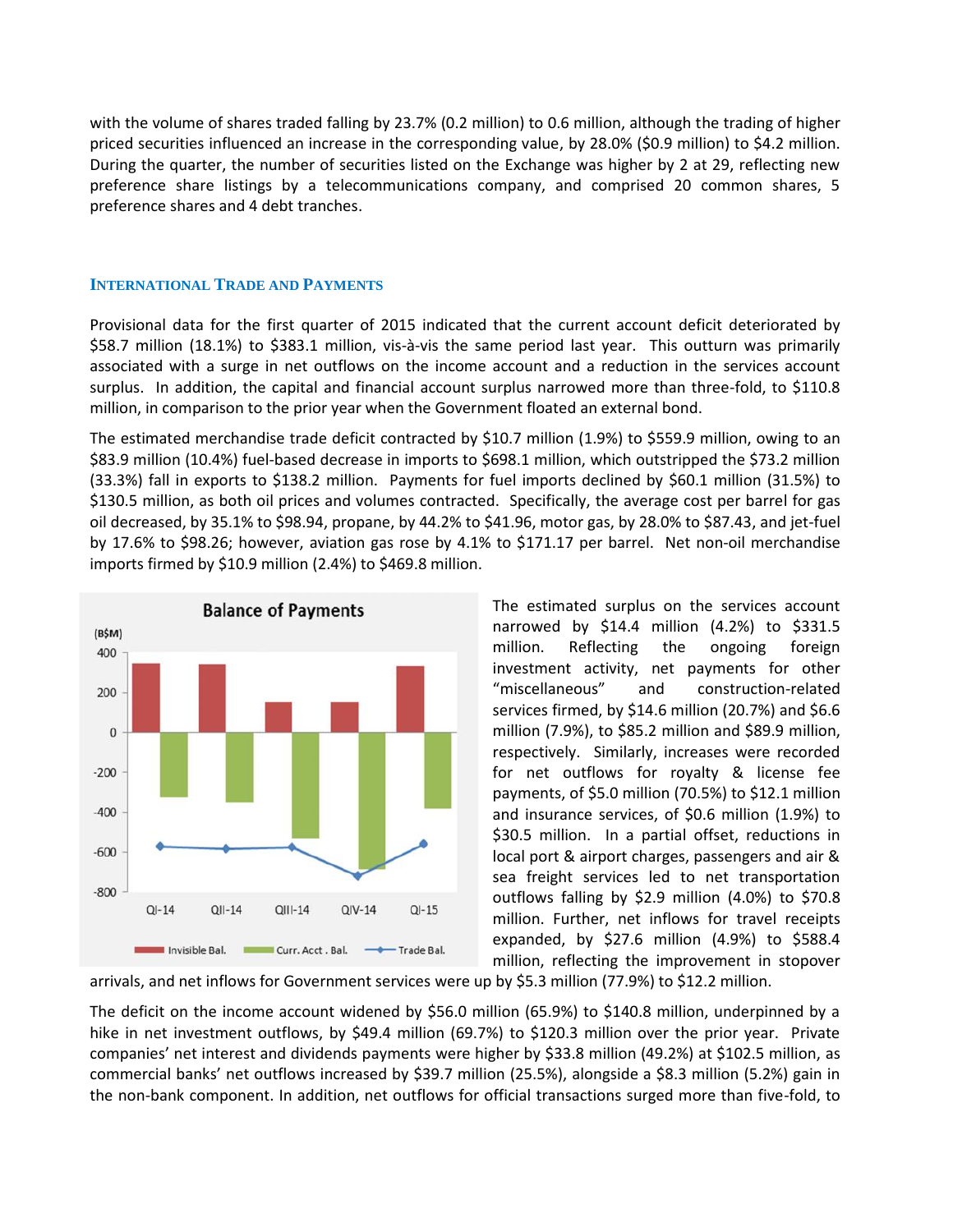\$17.8 million from \$2.2 million, due solely to a rise in Government's net interest payments. Net labour income remittances firmed by \$6.6 million (46.9%) to \$20.5 million.

Net current transfer outflows decreased marginally, by \$1.0 million (6.6%) to \$13.9 million, although the central Government's net inflow grew by \$7.4 million (29.5%) to \$32.7 million. In an offset, private sector net payments were higher by \$6.5 million (16.2%) at \$46.5 million, and included gains in "miscellaneous" transfer payments of \$7.8 million to \$19.2 million, which eclipsed the \$1.3 million decline in net workers remittances to \$27.4 million.

The falloff in the surplus on the capital and financial account was largely due to a sharp reduction in other "miscellaneous" investments net inflows, by \$275.9 million to \$112.7 million, as a reduction in the level of foreign borrowing by the Government led to a plunge in net public sector capital inflows to a mere \$10.2 million from \$309.8 million in 2014. In a slight offset, domestic banks net short-term outflows fell by \$21.4 million to \$33.4 million and private loan-based financing was marginally higher, by \$2.2 million at \$135.9 million. Net direct investment inflows contracted by \$4.8 million to \$9.6 million, which included a decrease in net receipts from land purchases to negligible levels from a \$20.5 million net inflow in 2014. However, net equity investments were reversed to a net receipt of \$9.6 million from a net outflow of \$6.1 million. Net portfolio investment outflows fell by \$6.3 million (60.3%) to \$4.2 million, as no debt securities were acquired during the review period relative to a net purchase of \$6.3 million last year. In addition, higher migrants' remittances elevated net capital transfers by \$5.5 million to \$7.4 million.

As a result of these developments, and after adjusting for net errors and omissions, the surplus on the overall balance, which corresponds to the change in the Central Bank's external reserves, narrowed sharply by \$174.4 million to \$41.4 million.

# **INTERNATIONAL ECONOMIC DEVELOPMENTS**

Despite the weather-related contraction in the United States' real GDP, indications are that the global economy sustained its gradual upward trajectory during the first quarter of 2015, supported by more tempered growth in Asian markets and muted gains in Europe. In this environment, unemployment rates among the major economies declined modestly, while inflation remained relatively subdued, as oil prices continued to trend lower. Amid the improving economic conditions, investors increased their demand for riskier assets, resulting in broad-based gains in equity markets. Meanwhile, most major central banks either retained or enhanced their accommodative monetary policy measures, to stimulate economic activity in their respective economies.

Preliminary estimates showed that the United States' real GDP contracted by 0.7% in the first quarter, a reversal from a 2.2% advance in the prior three-month period, as adverse winter weather conditions slowed growth in consumer spending, and exports and non-residential fixed investment contracted. Reflecting reductions in output in the construction, production and agricultural industries, economic growth in the United Kingdom tapered to 0.3% in the first quarter, after firming to 0.6% in the preceding period. The euro area's real GDP rose by 0.4%, which was in line with the 0.3% advance in the previous quarter, as the depreciation in the currency boosted exports and lower oil prices supported gains in consumption spending. Reduced growth in industrial production, fixed asset investments and consumer spending held China's first quarter real GDP gain to 7.0% from the prior period's 7.4%—the slowest quarterly pace in six (6) years. Buoyed by increases in both consumer and corporate spending, the Japanese economy strengthened by an annualized 2.4% during the review period—extending the 1.1% advance in the fourth quarter of 2014.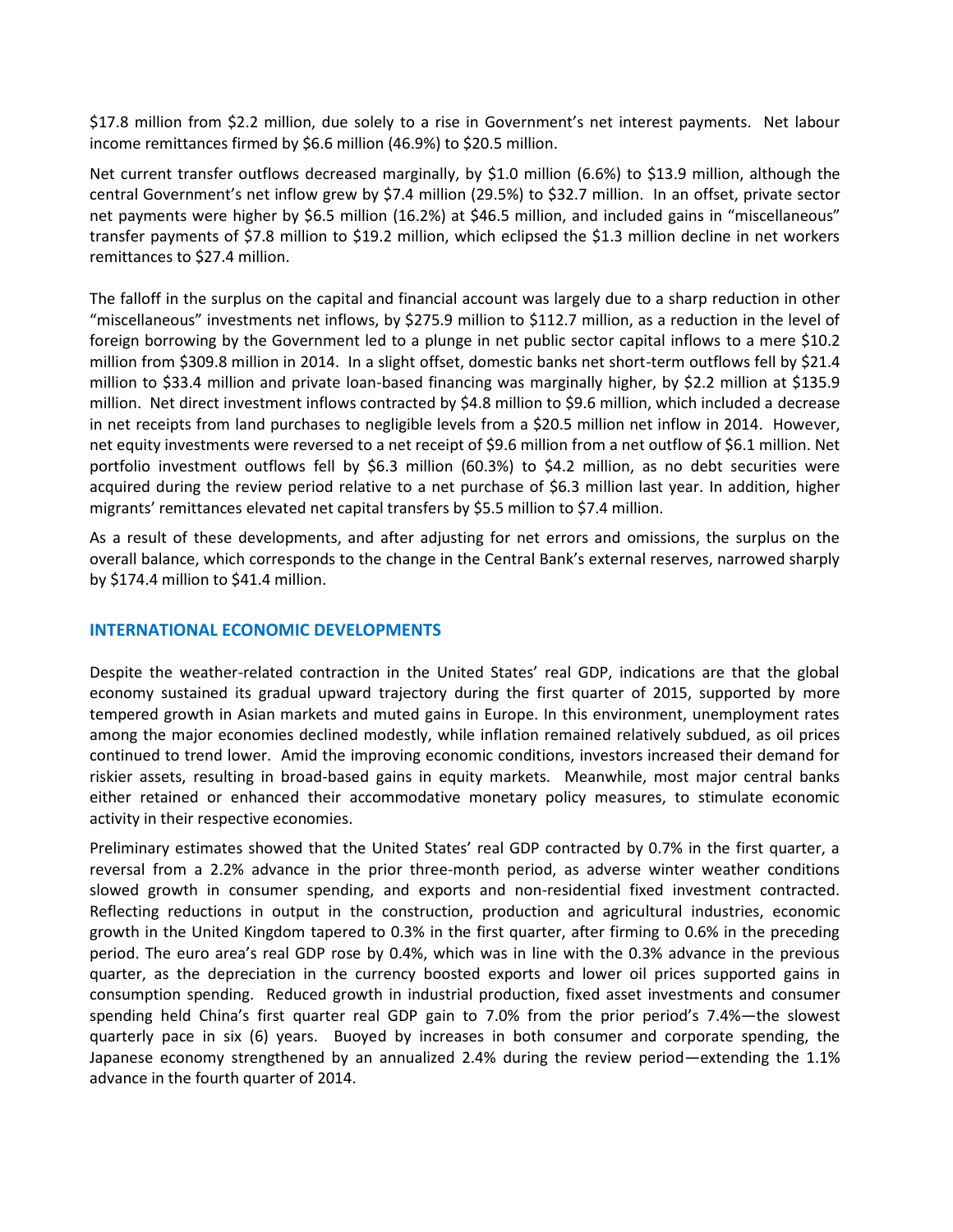In line with the gradual improvement in economic conditions, global unemployment rates continued to trend downwards in the first quarter. In the United States, the jobless rate fell by 10 basis points over the three-month period to 5.5% at end-March, reflecting an increase in employee payrolls by 678,000 persons—mainly in the professional and business services, health care and retail trade sectors. Similarly, the United Kingdom's unemployment rate narrowed by 20 basis points to 5.5%, as an additional 202,000 persons were added to employers' payrolls. Underpinned by a 225,000 reduction in the number of unemployed persons, the euro area's jobless rate softened by 10 basis points to 11.3% at end-March. A number of Asian markets continued to experience almost full employment, with both China and Japan's unemployment rates holding steady at 4.1% and 3.4%, respectively.

Amid the sustained reduction in international oil prices, inflationary pressures eased considerably over the review period. In the United States, average consumer price inflation decelerated by 70 basis points over the quarter to a mere 0.1% at end-March, and was relatively unchanged in the United Kingdom, vis-à-vis a 0.5% increase in the prior quarter, as declines in clothing and fuel costs offset gains in several other categories. Deflationary conditions persisted in the euro area, as lower energy costs fed through to a 0.1% reduction in average consumer prices for March, after a 0.2% decrease in the fourth quarter of 2014. In Asia, quarterly inflation in China and Japan narrowed by 10 basis points each, to 1.4% and 2.3%, respectively.

In currency markets, near-term expectations that interest rates in the United States would soon rise caused the dollar to strengthen relative to several major currencies during the first quarter. The dollar advanced moderately vis-à-vis the euro (by 12.7% to €0.93), the Canadian dollar (by 9.2% to CAD\$1.27), the British pound (by 5.1% to £0.67) and the Japanese Yen (by 0.4% to ¥120.12). In contrast, following the monetary authorities' decision to unpeg the undervalued Swiss Franc from the euro in January, the currency appreciated by 2.2% against the dollar to CHF0.97. Meanwhile, the dollar was unchanged versus the Chinese Yuan, at CNY6.20.

Global equity markets recorded broad based gains over the review period, supported by central banks' monetary stimulus measures. In Europe, the implementation of the monetary authority's new quantitative easing programme led to a surge in Germany's DAX and France's CAC40, by 22.0% and 17.8%, respectively, while the United Kingdom's FSTE100 added 3.2%. In China, the announcement of new monetary policy easing measures, along with increased access for international investors to the domestic capital market, sparked a 15.9% boost in China's SE Composite, and Japan's Nikkei 225 advanced by 10.1%, buoyed by positive economic data announcements and strong corporate earnings. In contrast, the United States' S&P 500 index rose by a mere 0.4%, while the Dow Jones Industrial Average (DJIA) fell marginally by 0.3%, as lower fuel costs placed downward pressure on the share prices of a number of large utilities and energy companies.

Recent trends in the crude oil market were maintained over the review quarter, as average prices fell by 6.0% to \$55.60 per barrel at end-March, amid the relatively soft global demand and significant growth in supply due largely to the increase in US shale oil production. In terms of other key commodities, the price of gold fell marginally, by 0.1% to \$1,183.68 per troy ounce; however, the cost of silver rose by 6.0% to \$16.66 per troy ounce.

Most major central banks either maintained or enhanced their highly accommodative monetary policy measures over the first quarter, in an effort to undergird the economic recovery momentum. In the United Kingdom, the Bank of England kept its Bank rate at 0.5% and its asset purchase programme at £375 billion. Faced with anemic growth rates among member states, and below target inflation levels, the European Central Bank commenced its monthly €60 billion asset purchase programme in March, while leaving key policy rates unchanged at historic lows. Similarly, the Bank of China injected US\$8.0 billion in short-term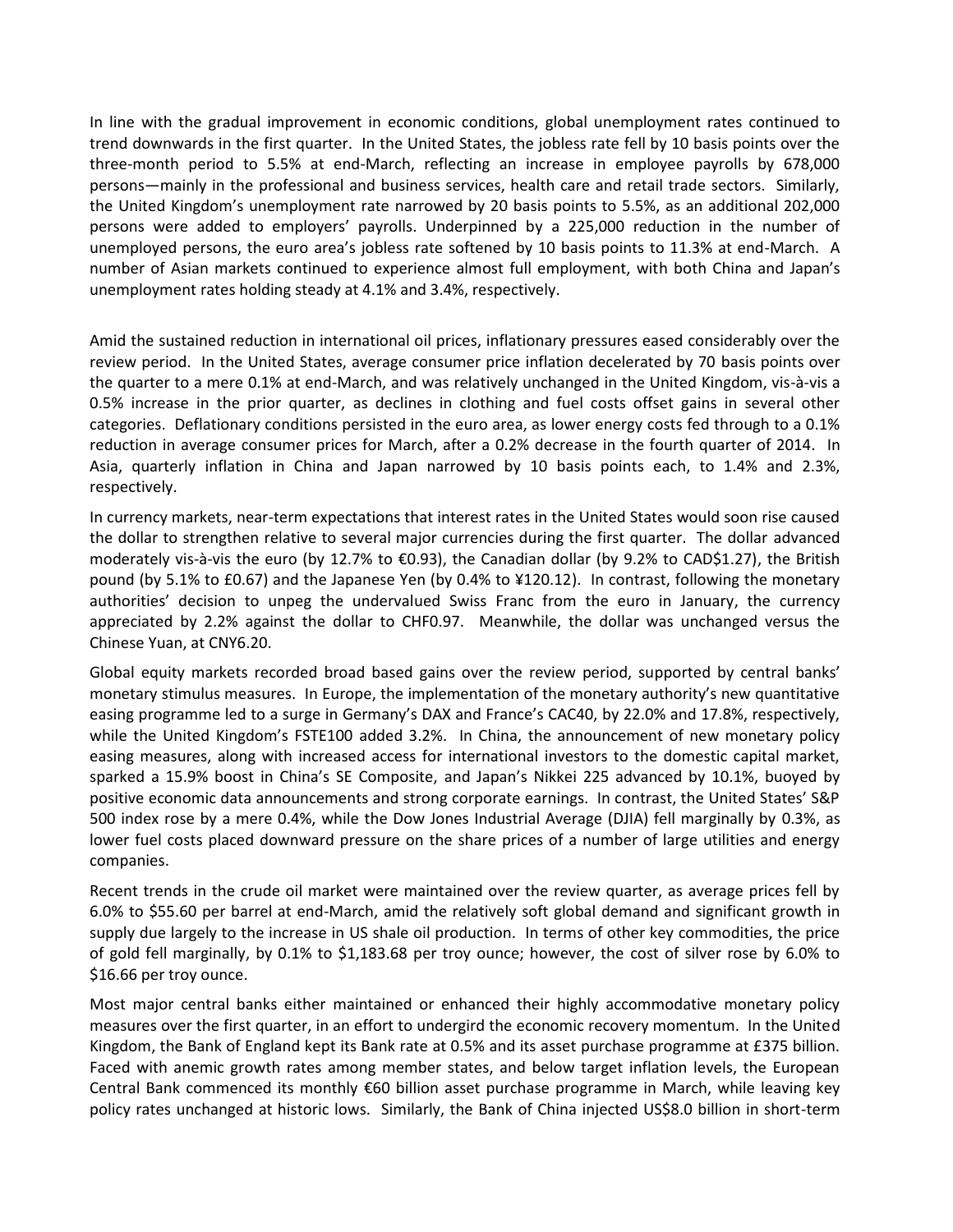liquidity into the commercial banking system and reduced its benchmark loan and deposit rates, by 25 basis points each, to 5.35% and 2.50%, respectively, in an effort to stimulate credit demand. The Bank of Japan continued with its ¥80 trillion asset purchase programme. Although the US Federal Reserve kept its main interest rate at the record low of 0.00%-0.25%, the authorities signaled an imminent shift to a more conservative policy stance.

Developments in the external sector were mixed over the first quarter, largely influenced by currency market movements and lower international oil prices. In the United States, the trade deficit widened by 2.3% (\$2.9 billion) to \$129.9 billion during the three-month period, as the 4.6% (\$27.2 billion) reduction in exports outweighed the 3.4% (\$24.3 billion) decline in imports. Similarly, the United Kingdom's goods and services trade deficit increased by 25.4% (£1.5 billion) to £7.5 billion, owing to a decline in net exports. China recorded a 17.3% (US\$26.0 million) narrowing in its trade surplus, to US\$123.7 billion, as a stronger Yuan contributed to a 20.4% (US\$132.0 million) decline in exports—to offset the 21.4% (US\$106.0 million) fuel-led reduction in imports. Benefitting from favourable currency movements, the euro area's trade surplus improved by 0.5% (€0.3 billion) to €63.4 billion; gains in exports, of 1.1% (€5.3 billion), eclipsed the 1.2% (€5.0 billion) rise in imports. Japan's trade deficit declined by 20.7% (¥0.5 billion) to ¥1,829.7 billion, as lower fuel purchases contributed to a 7.6% (¥1.7 billion) contraction in imports, which negated a 3.8% (¥0.8 billion) reduction in exports.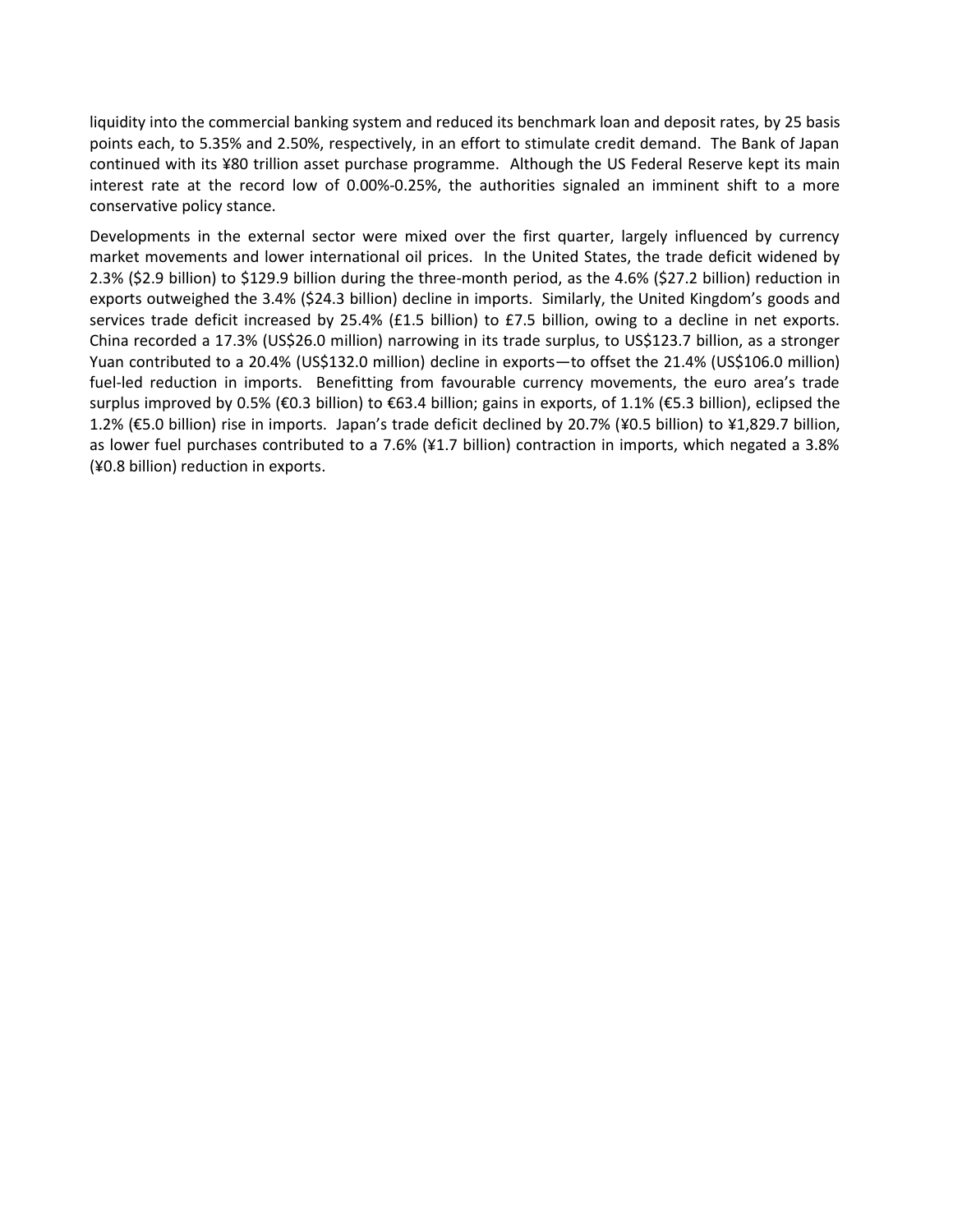**STATISTICAL APPENDIX (TABLES 1-16)**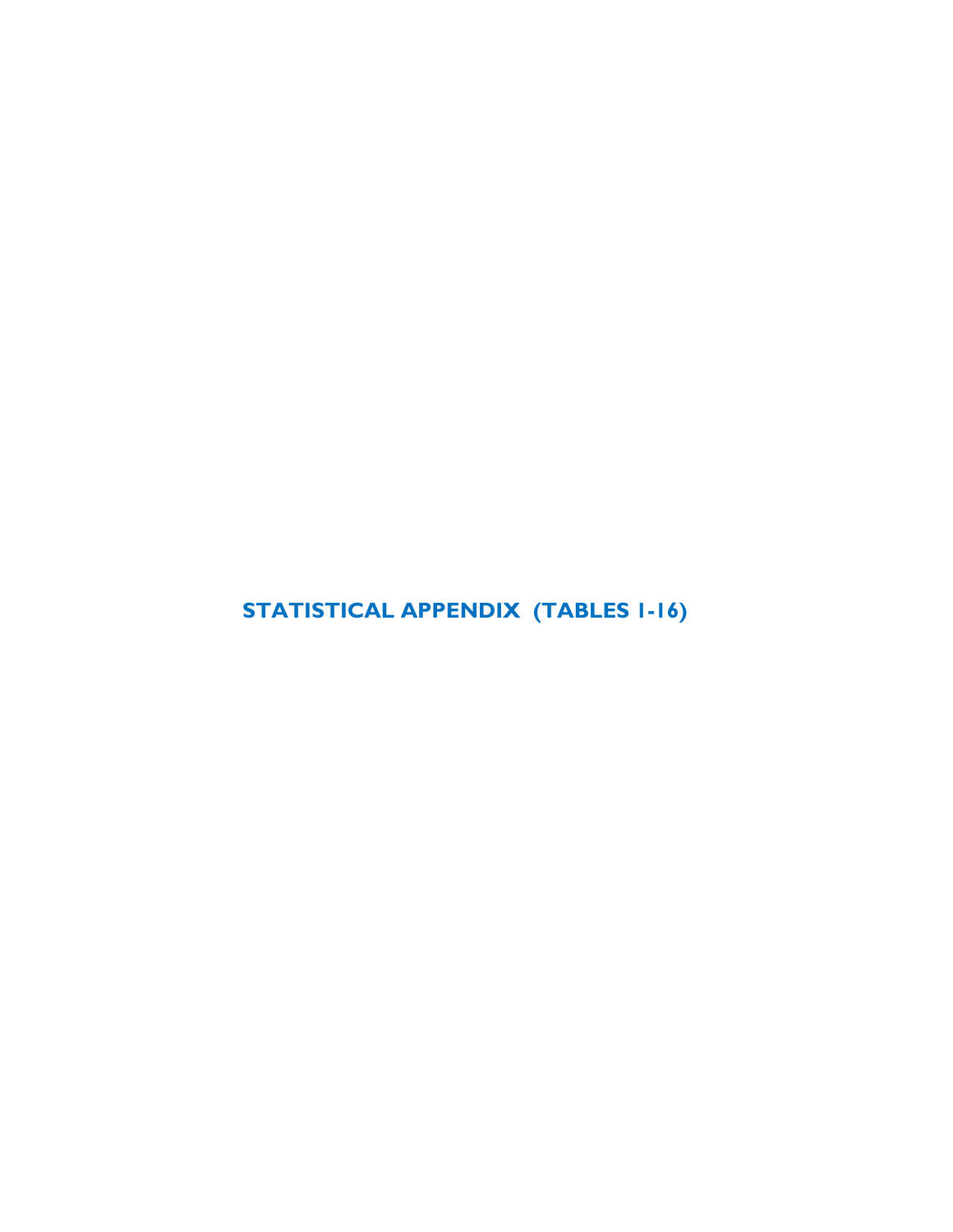# **GROSS ECONOMIC CONTRIBUTION OF THE FINANCIAL SECTOR IN THE BAHAMAS (2014)**

# **INTRODUCTION**

The Central Bank's 2014 survey on the contribution of the financial sector to the economy focuses on the activities of bank and trust companies, insurance companies, credit unions, investment fund administrators and financial and corporate service providers, and provides information on, inter alia, trends in expenditure and employment. Financial services are estimated to contribute approximately 15% of The Bahamas' Gross Domestic Product, second only to the tourism sector in terms of its economic impact. It also employs the largest segment of highly skilled workers, with direct and indirect income and expenditure effects on other sectors, such as tourism and construction, and other professional services.

Provisional information compiled from the survey, suggests that the performance of the banking sector remained relatively stable during the year, while the non-bank financial sector, inclusive of insurance companies, credit unions, investment fund administrators and financial and corporate service providers, maintained its positive momentum.

During the year both domestic and international banking institutions continued to face unique and dynamic challenges related to the rapidly changing economic environment. Domestic banks continued to be impacted by the relatively sluggish economic growth, alongside weak credit demand and high levels of arrears in their loan portfolios, which negatively affected their profitability. In response, banks sustained their efforts to streamline operations and reduce costs by consolidating branches and complementary lines of business, outsourcing a variety of back office operations and reducing staffing.

Similarly, the offshore financial sector continued to face intense scrutiny from a number of international institutions over the review period, as several initiatives were launched aimed at ensuring that firms within the sector were compliant with incremental capital requirements for global systemically important banks; changes in global tax and reporting requirements; and implementing strategies to reduce operating costs by consolidating group businesses and global footprint. Business operations were also impacted by the low global interest rate environment and the conservative stance of these firms' high net worth clients, which constrained profit margins. In general, the governance, risk and compliance processes were augmented due to regulatory changes in the home jurisdictions.

# **THE BANKING SECTOR**

Banking and trust operations dominate the financial sector's contribution to the domestic economy, in terms of assets, employment and total outlays.

In 2014, the total number of banks and trust companies registered to operate in The Bahamas declined by 13 to 254, owing to reductions in public banks and trust licensees, by 8 to 101; restricted entities, by 6 to 146, while the non-active segment increased by 1 to 7. At end-December, 2014, public bank and trust companies comprised 65 Bahamian incorporated entities, 19 euro-currency branches of foreign banks and trust companies and 17 authorized agents. A further breakdown of authorized agents showed that 9 were trust companies and 8 were authorized dealers, which included 7 clearing banks.

Domestic banks' total assets decreased by 1.4% (\$136.1 million) to \$9.6 billion, reflective of the falloff in private sector credit. Commercial banks have remained cautiously optimistic in light of the weak and slow economic recovery. They continued to be faced with rising levels of loan arrears, non-performing loans and write-offs as borrowers' ability to repay debt obligations is circumscribed by high unemployment conditions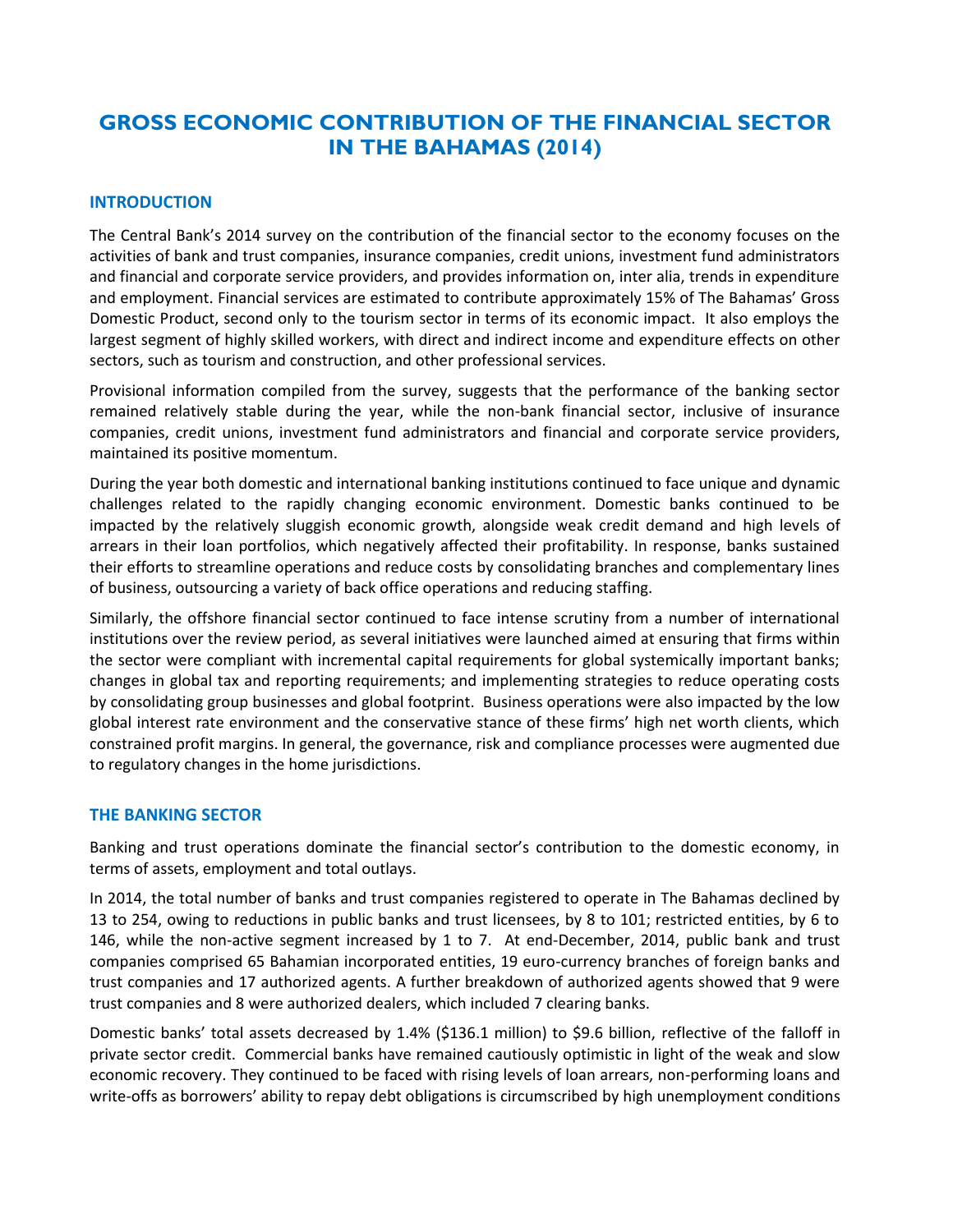and mild economic growth. The high capital and liquidity levels provide a financial cushion and exceed the regulatory capital norms.

On the other hand, the total assets of the international banks and trusts expanded by 4.1% (\$9.9 billion) to \$252.6 billion, a reversal from a 32.7% slump recorded in the prior year, when one major institution transferred its treasury portfolio to its home jurisdiction. The value of fiduciary assets under management also grew by an estimated 8.2% (\$16.9 billion) to \$223.1 billion. In recent years, the international private banking sector has faced a series of challenges associated with sharp increases in the volatility of capital markets; low interest rate environment; increasing scope of regulation in the US, Europe and elsewhere; and structural shifts in market segments, technology and compliance. As a result, the traditional business models are undergoing change and offshore banks are focusing on managing their cost base to maintain or improve their profitability and offer a distinguished/unique service proposition.

# **EMPLOYMENT**

Preliminary data show total employment in the banking sector contracted by an estimated 3.9% (185) to 4,600 persons at end-2014, compared to a revised marginal increase of 0.1% for 2013. The number of Bahamian and non-Bahamian employees fell by 4.0% (179) to 4,315 and by 2.1% (6) to 285, leaving the respective proportions unchanged at 93.8% and 6.2%. Approximately 68.3% persons were employed in local banking activities and the balance were engaged in offshore banking, trust administration and related wealth management services.



# **EXPENDITURES**

Outlays for the banking sector rose by an estimated \$25.2 million (3.9%) to \$673.6 million in 2014, which were lower than the \$44.1 million (7.3%) gain posted in 2013. Operational outlays—which comprises about 96.5% of the total expenditures—firmed by 3.5% to \$650.1 million, a slowdown from the 7.3% expansion in 2013. Fees paid to the Government grew substantially, by 56.5% (\$18.6 million), to \$51.6 million, outpacing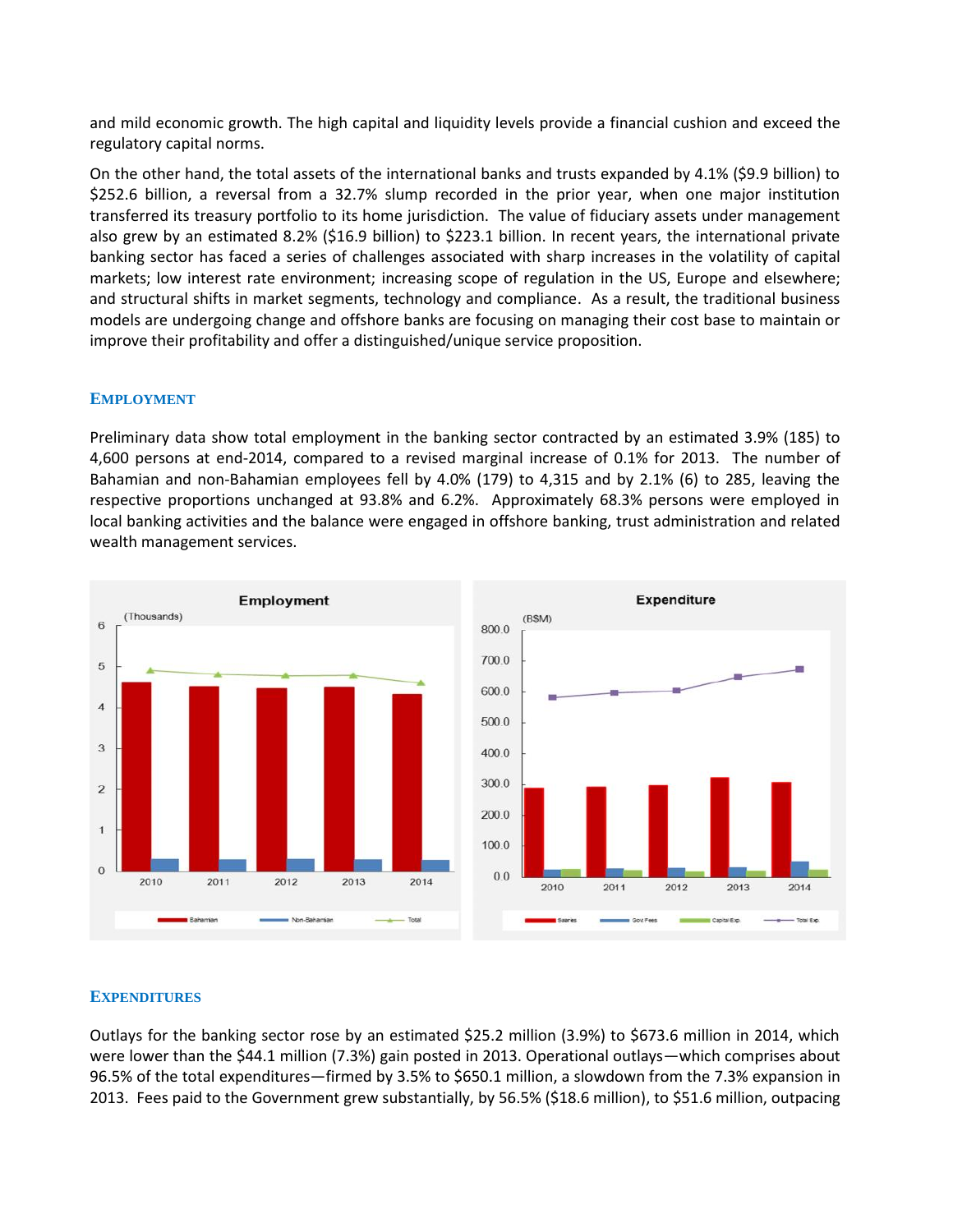the 8.2% rise in 2013, following-on a 73.3% (\$16.0 million) hike in license fees. In addition, "other" administrative costs advanced by 5.7% (\$15.7 million) to \$288.8 million, relative to the 6.6% (\$17.0 million) gain in 2013. In a modest offset, salary payments—inclusive of bonuses—declined by 4.0% (\$12.8 million) to \$307.1 million, a turnaround from 2013's 7.7% (\$23.0 million) increase, as companies maintained their efforts to streamline operations and outsource several "back-office" functions. Specifically, average base salaries and bonuses contracted by 4.5% (\$12.5 million) and 0.6% (\$0.2 million), to \$264.4 million and \$42.8 million, respectively; while staff training outlays edged up by \$0.2 million. Capital spending—covering construction, renovation expenses and other fixed assets—rose by 17.6% to \$23.5 million, to exceed 2013's 8.2% growth, on account of land and equipment purchases.

# **DOMESTIC VERSUS INTERNATIONAL BANKING**

The remaining analysis of the banking sector shows a comparison of the domestic banking operations which reflect more retail oriented and staff intensive services, against the international banking and trust operations, that tend to specialize in wealth management operations and high value-added services; which typically require a more highly skilled workforce.

#### **EMPLOYMENT**

During 2014, domestic banks sustained their efforts to enhance operational efficiency via outsourcing arrangements and job rationalization exercises. As a consequence, total employment decreased by 4.5% (164 people) to 3,503, a reversal from a revised 0.8% (28 persons) increase in 2013, and a slight 0.4% decline for the prior five-year period. Reflecting the modest and uneven global growth momentum, alongside the low interest rate environment, employment in the offshore sector decreased by 1.9% (21 persons) to 1,097 persons—in line with the year-earlier decline and the  $\frac{Non-J}{Bah/Dom}$ change observed between 2008 and 2012.

In terms of composition, the number of Bahamians employed by domestic banks shrank by 163 persons (4.5%) to 3,461, while the significantly smaller non- Bahamian component was lower by 1 person (2.3%) to



42. As a consequence, the ratio of Bahamians to non-Bahamians employed moved downwards to 82.4:1 in 2014 from 84.3:1 in 2013.

Similar trends were noted in the offshore sector, as the Bahamian segment declined by 1.8% (16 persons) to 854, a slowdown from 2013's 2.6% contraction, and in line with the 1.9% falloff recorded in the prior five-year period. The number of non-Bahamian workers fell by 2.0% (5 persons) to 243, vis-à-vis 2013's slight gain of 0.4%, but was consistent with the 2.1% contraction recorded in the five years to 2012. As a result, the ratio of Bahamians to non-Bahamians held steady at approximately 3.5:1.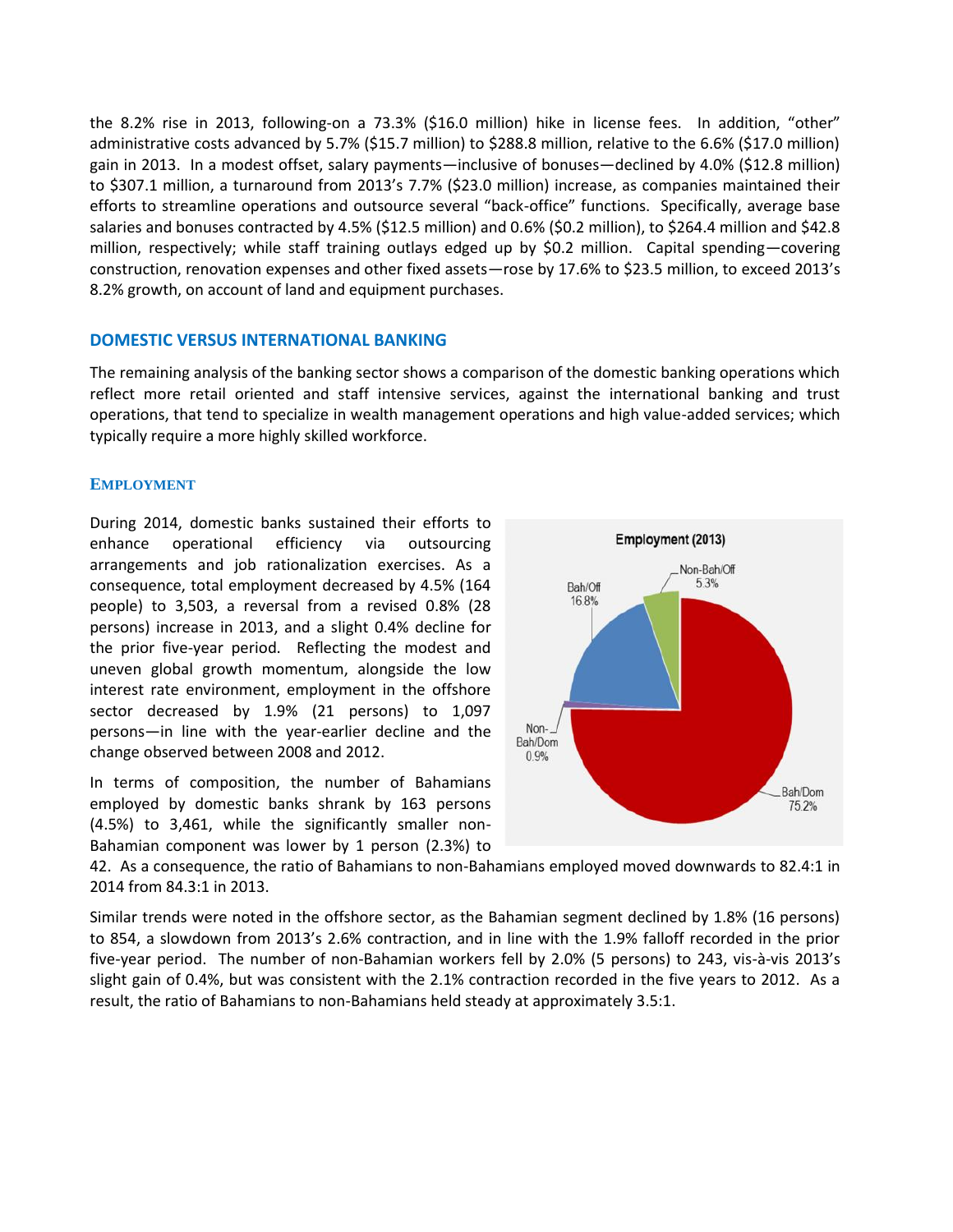#### **EXPENDITURES**

Growth in domestic banks and trust companies' expenditures slowed to 3.2% (\$13.2 million) from 11.5% a year earlier, to stand at \$423.9 million. Operational outlays, at 95.4% of the total, firmed by 2.4% (\$9.5



million) to \$404.3 million, a significant retrenchment from the 11.7% expansion recorded in 2013. In particular, the rise in the relevant rates combined with the introduction of a new 3.0% levy boosted bank license fees to \$31.9 million from \$17.4 million in 2013, resulting in overall Government charges nearly doubling to \$40.8 million from \$22.6 million. Other administrative costs rose by 2.6% (\$4.7 million) to \$184.1 million, but remained below last year's 13.2% expansion. In contrast, salary payments declined by 7.0% (\$13.4 million) to \$178.3 million, largely reflecting a fall in both bonuses (12.5%) and base salaries (6.4%), to \$163.3 million and \$15.1 million, respectively, while spending on staff training decreased by 3.0% (\$0.1 million) to \$1.1 million. Meanwhile, capital outlays expanded by 23.4% (\$3.7 million) to \$19.6 million, compared with a lower year-earlier gain of 5.1% gain.

Total expenditure of the international banking sector advanced by 5.0% (\$12.0 million) to \$249.7 million compared with the marginal 0.8% rise for 2013. Operational outlays grew by 5.2% (\$12.2 million) to \$245.8 million, compared with a 0.5% gain in 2013, attributed primarily to an 11.7% (\$10.9 million) hike in "other" administrative costs to \$104.7 million—covering office rents, advertising and professional fees. In addition, salary payments increased by 0.4% (\$0.6 million) to \$128.8 million, as the 7.4% (\$1.9 million) rise in bonus payments to \$27.7 million eclipsed the 1.3% (\$1.3 million) fall in salary outlays to \$101.1 million; and spending on staff training moved higher by 18.9% (\$0.3 million) to \$1.5 million, following a 20.8% expansion a year ago. Fees paid to the Government rose by 4.5% (\$0.4 million) to \$10.8 million, as an upward rate adjustment led to license fees advancing by 35.4% (\$1.6 million) to \$5.9 million—to outstrip the reduction in payments for work permits and other Government fees. In contrast, capital spending fell by 4.8% (\$0.1 million) to \$4.0 million, a turnaround from a 21.9% expansion in 2013.

# **OTHER FINANCIAL SECTOR ACTIVITIES**

#### **INSURANCE SECTOR**

In line with the economy's mildly positive growth momentum, insurance companies continued to expand their operations. Data from the Insurance Commission of The Bahamas showed that the number of licensed operations rose by 3 to 143 in 2014, due to moderate increases in both foreign-owned entities and local insurance agents & brokers, of 2 and 1, to 20 and 82, respectively. In addition, the number of locally owned firms stabilized at 9, and external insurers rose by 2 to 21. However, in a slight offset, insurance underwriting managers and external intermediaries declined by 1 each to 8 and 1, respectively, while the association of underwriters and foreign owned agents & brokers was unchanged at 1.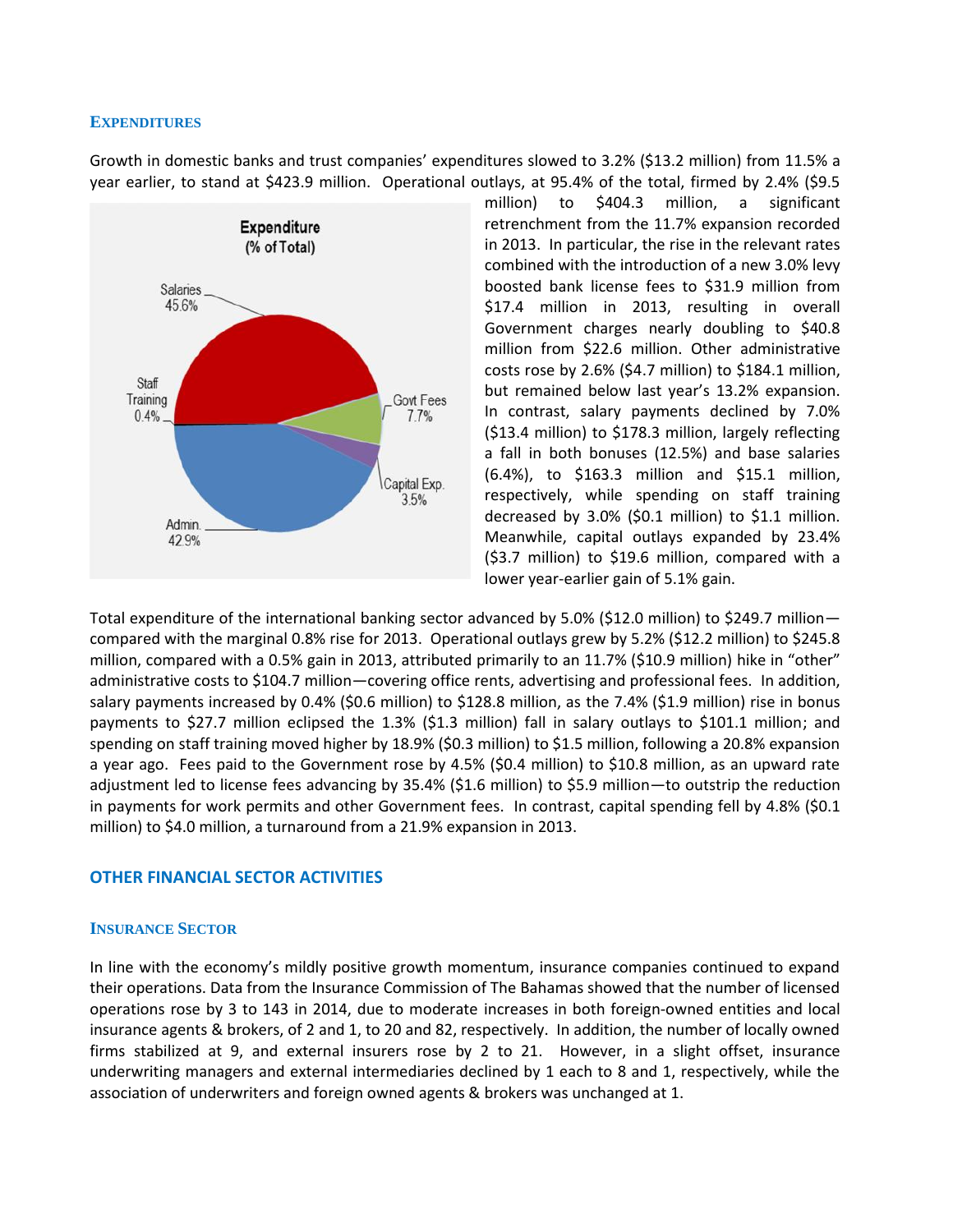Preliminary data revealed that the total assets of domestic insurers grew by 6.3% (\$97.8 million) to \$1,661.5 million in 2014, underpinned by a 6.2% (\$70.6 million) gain in the dominant life insurance component—at 72.4% of the total—and a 6.3% (\$27.1 million) expansion in the non-life component.

In terms of employment, preliminary information from the Central Bank's annual survey of insurance companies, showed that the total number of persons employed in the sector increased by an estimated 0.7% (9 persons) to 1,374 persons over the year, due solely to an increase in the dominant Bahamian component—at 97.9% of the total—to 1,345 persons, while the number of non-Bahamians steadied at 29.

The sector's total expenditures fell by 3.6% (\$5.6 million) to \$151.6 million, associated with a falloff in capital spending by 34.1% (\$6.2 million) to \$11.9 million, as businesses focussed on maintaining existing premises. However, outlays for office equipment firmed by 20.6% (\$1.0 million) to \$5.8 million. Reflecting the slight increase in employment, insurance companies' total salaries—excluding bonuses—were up an estimated 1.0% (\$0.5 million) to \$47.1 million. In contrast, Government related fees decreased slightly by 0.3% (\$0.1 million) to \$37.1 million, as reductions in gross premium tax receipts outstripped gains in stamp duty collections, real property taxes and license fees. Conversely, spending for public utility fees and training, edged up by \$0.1 million and \$0.02 million, to \$4.8 million and \$0.6 million, respectively. Administrative fees—inclusive of rent, professional charges and advertising costs—contracted by 0.8% (\$0.3 million) to \$35.1 million, eclipsing the \$0.1 million uptick in charitable donations to \$0.9 million.

# **CREDIT UNIONS**

Based on provisional estimates, the credit union sector continued to expand at a modest pace over 2014. The number of institutions remained at seven (7), following the prior period when the consolidation of several smaller firms into one entity reduced the number by three (3). Total assets rose by an estimated \$20.1 million (6.1%) to \$347.7 million at end-December 2014, although below the \$46.8 million (16.7%) growth posted in 2013. The outcome reflected a \$14.8 million (20.6%) accretion in liquid assets to \$86.8 million and a modest \$3.9 million (1.7%) growth in loans to members to \$230.9 million—for 66.4% of the total. Members' deposits increased by an estimated \$16.9 million (6.2%) to \$291.6 million, but slowed from the previous years' \$39.5 million (16.8%) expansion.

The sector's total expenses contracted by an estimated 6.2% (\$0.7 million) to \$10.4 million, largely attributed to a 37.9% (\$0.7 million) falloff in capital expenditures to \$1.2 million on account of lower real estate acquisitions. Meanwhile, total salary outlays and administrative expenses stabilized at \$4.33 million and \$3.94 million, respectively.

Information compiled from the sector showed that overall employment stabilised at approximately 144 persons for 2014, compared to a decline by 2 persons in the prior year, with all positions occupied by Bahamians.

# **INVESTMENT FUNDS INDUSTRY**

Provisional 2014 information from the Securities Commission of The Bahamas showed that the total number of active funds under management moved higher by 12.9% (95) at 830, as the amount of registered SMART<sup>2</sup> funds rose by 17.8% (76) to 502 and professional funds by 10.3% (23) to 247. In contrast, recognised foreign funds and standard funds fell by 6.3% (3) and 2.7% (1), to 45 and 36, respectively. The

<sup>2</sup> Specific Mandate Alternate Regulatory Test Funds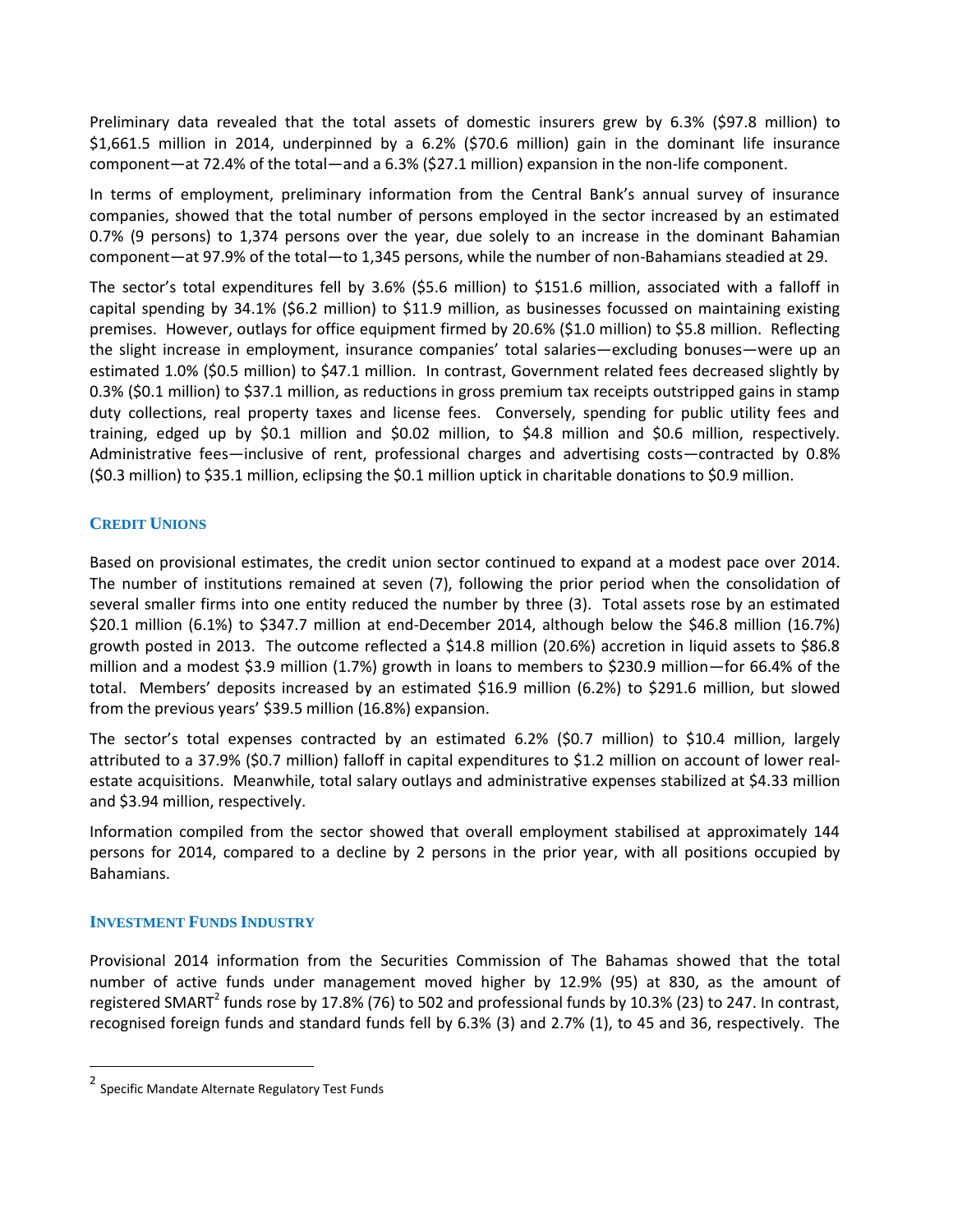total number of fund administrators—which account for the majority of employment within the sector increased marginally by 1 to 63. In addition, the number of funds under management by administrators rose by 10.6% (77) to 804, following growth of 16.0% in the previous year.

The Commission, in its role as Inspector of Financial and Corporate Service Providers, liquidated 34 non- Bahamas based funds in 2014, and registered an estimated 109 new funds during the same period.

# **INTERNATIONAL BUSINESS COMPANIES (IBCS)**

Activity in the International Business Companies (IBCs) sector continued to improve during 2014, as an estimated 3,125 new firms were approved during the year, a gain of 1.8%, and in line with a similar 3,233 (1.9%) increase in 2013. At end-December, the number of IBCs stood at 172,681.

# **OTHER FINANCIAL SECTOR DEVELOPMENTS**

During the year, the domestic financial sector continued to focus on initiatives geared towards enhancing the resiliency of the sector. The Bank also reinforced its efforts to ensure that the prudential supervision and regulatory framework remained in line with international standards and best practices.

Key milestones were reached during the year under the Bank's Basel II & III implementation programme, as four (4) consultation papers were released to the industry on the definition of capital, areas of national discretion, capital charge calculations for operational risk and minimum disclosure requirements under Pillar III. The Bank also issued a Basel readiness survey to several of its licensees and based on the results, it appeared that the majority of respondents were in the process of implementing the necessary adjustments to become compliant with the new Basel regime and they were unlikely to incur any significant change in their capital levels.

In keeping with its mandate to maintain financial stability, the Bank made significant progress on the Bahamas Credit Bureau Project, with the release of the draft Credit Reporting Bill and associated regulations for industry consultation, in September. A Request For Solution was also issued to potential credit bureau service providers in November. As a complement to these initiatives, and to provide additional information to the public on the implications of the bureau, the Bank launched a public relations campaign, which is expected to continue throughout the project's lifecycle.

The supervisory remit of the Bank was also enhanced with the completion of The Bahamas Cooperative Credit Unions Bill, as well as other pieces of legislation, which are designed to bring the rapidly developing credit union industry under its oversight. It is expected that, with the passage of this legislation, the Bank will be fully responsible for the examination of firms within the sector, to ensure that they comply with international requirements.

In terms of other regulatory developments, on the  $8<sup>th</sup>$  of April, 2014, the Government and the United States Treasury Department concluded negotiations on Model 1 of the Intergovernmental Agreement (IGA) of the Foreign Account Tax Compliance Act (FATCA), which permits specific financial institutions to report information on US Dollar accounts held by its citizens to the Internal Revenue Service (IRS). Following the negotiations, institutions were required to register with the IRS to obtain a Global Intermediary Identification Number (GIIN). The formal agreement was later signed on the  $3<sup>rd</sup>$  of November.